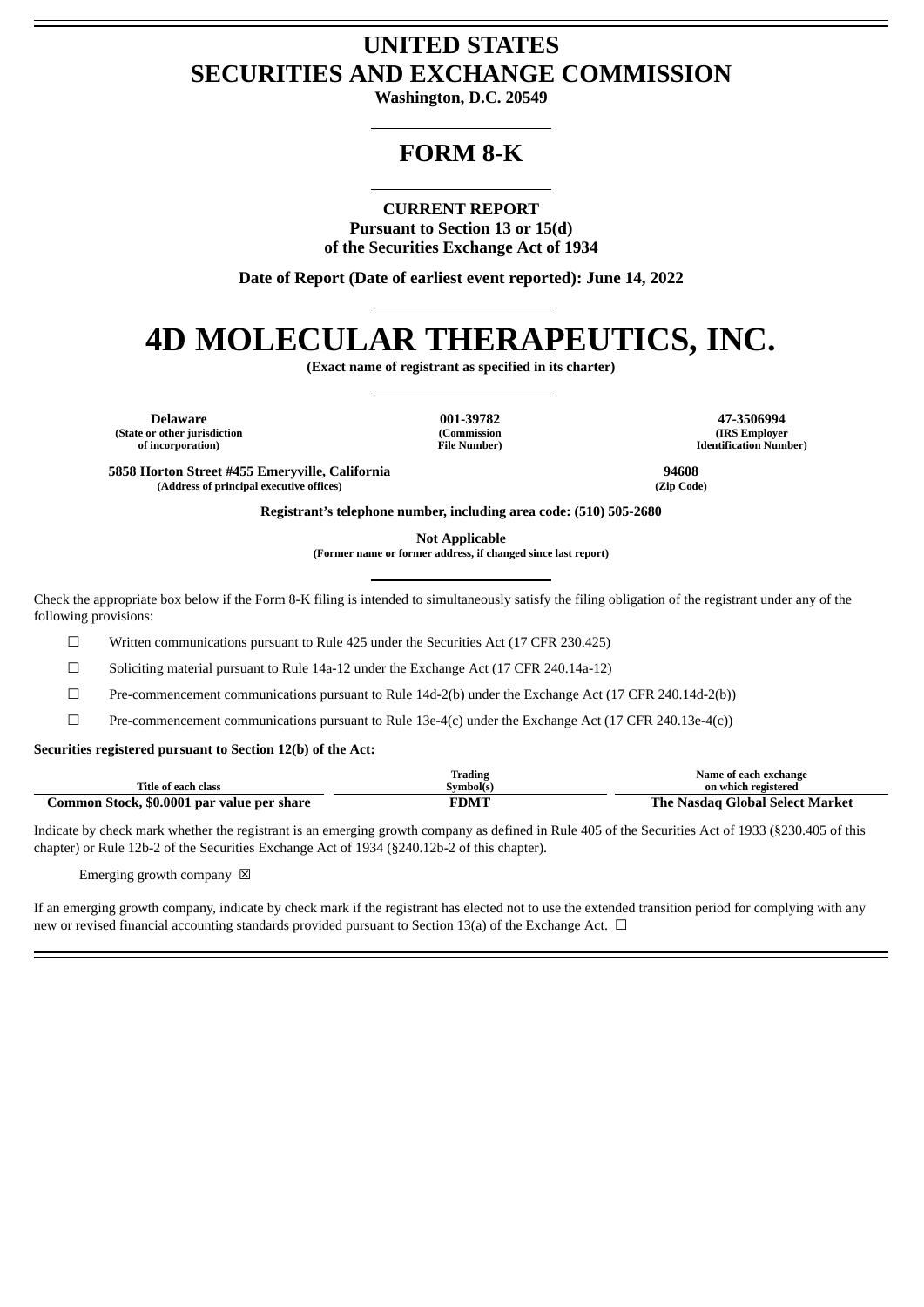#### **Item 5.03 Amendments to Articles of Incorporation or Bylaws; Change in Fiscal Year.**

On June 14, 2022, the Board of Directors (the "Board") of 4D Molecular Therapeutics, Inc. (the "Company") amended and restated the Company's current amended and restated bylaws (the "Amended and Restated Bylaws"). The Amended and Restated Bylaws were amended to, among other revisions, include language making reference to the recently updated universal proxy rules with respect to the nomination of directors for election, and to amend the forum selection provision to provide that the U.S. federal district courts shall be the exclusive forum for the resolution of any complaint asserting a cause or causes of action arising under the Securities Act of 1933, as amended, including all causes of action asserted against any defendant to such complaint, and to clarify the intended beneficiaries of such provision.

The foregoing summary and description of the Amended and Restated Bylaws does not purport to be complete and is qualified in its entirety by reference to the full text of the Amended and Restated Bylaws, a copy of which is filed as Exhibit 3.1 with this Current Report on Form 8-K and is incorporated herein by reference.

#### **Item 9.01 Financial Statements and Exhibits.**

**(d)**

| <b>Exhibit</b><br>No. | <b>Description</b>                                                           |
|-----------------------|------------------------------------------------------------------------------|
| 3.1                   | <b>Amended and Restated Bylaws.</b>                                          |
| 104                   | Cover Page Interactive Data File (embedded within the Inline XBRL document). |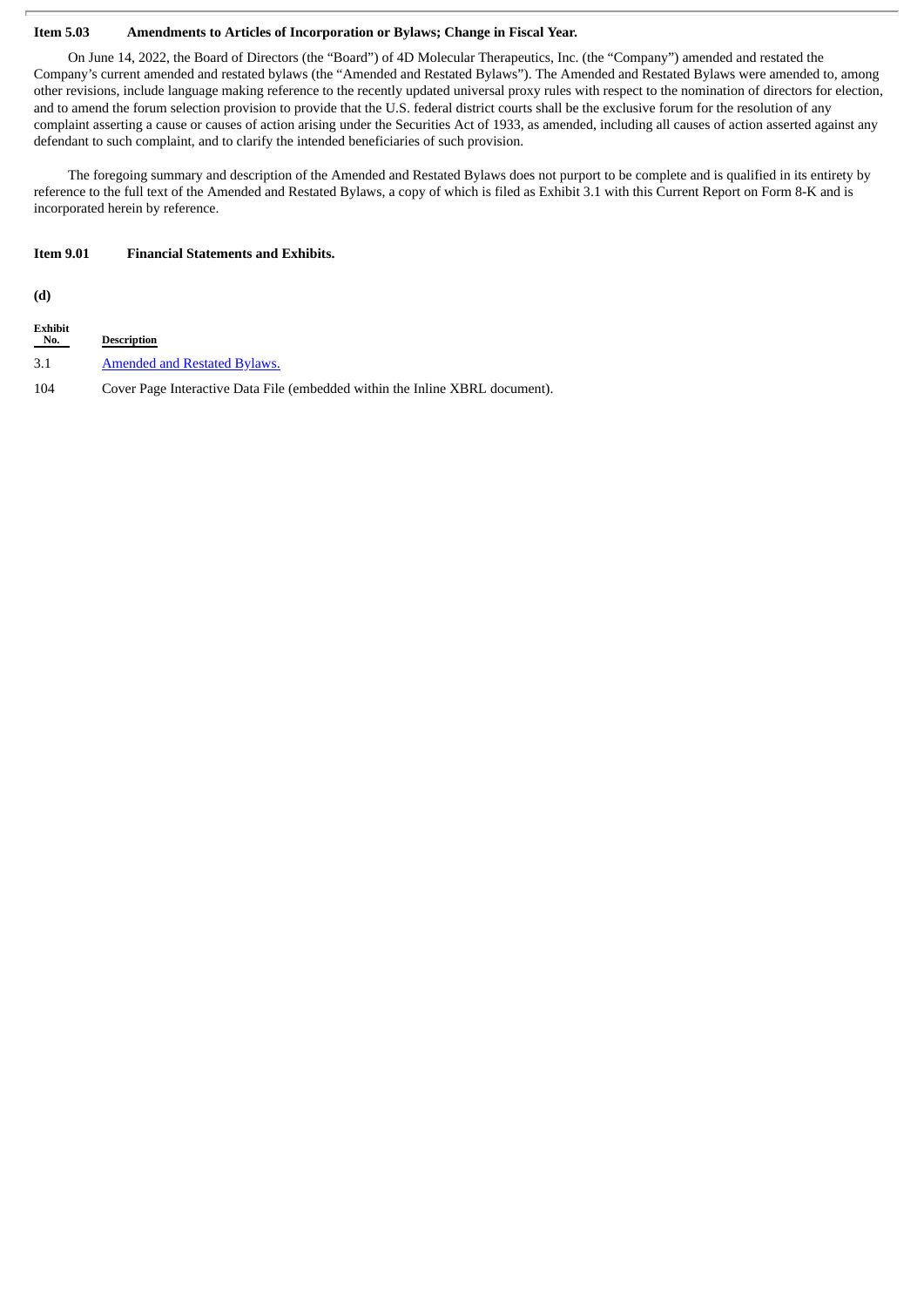**SIGNATURES**

Pursuant to the requirements of the Securities Exchange Act of 1934, the registrant has duly caused this report to be signed on its behalf by the undersigned hereunto duly authorized.

Date: June 17, 2022

# **4D MOLECULAR THERAPEUTICS, INC.**

By: /s/ August J. Moretti

August J. Moretti Chief Financial Officer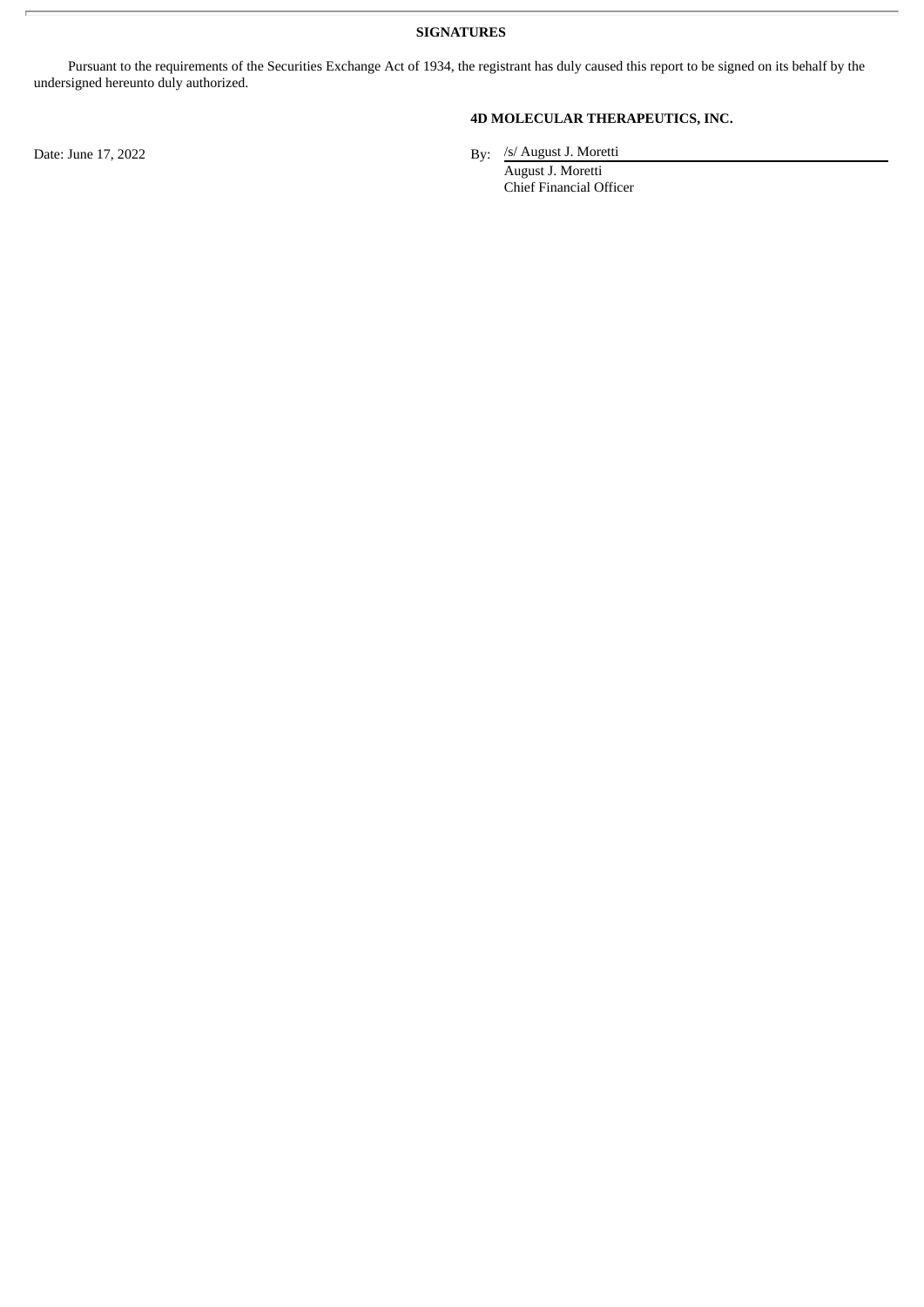# <span id="page-3-0"></span>**AMENDED AND RESTATED BYLAWS OF**

# **4D MOLECULAR THERAPEUTICS, INC.**

**(a Delaware corporation)**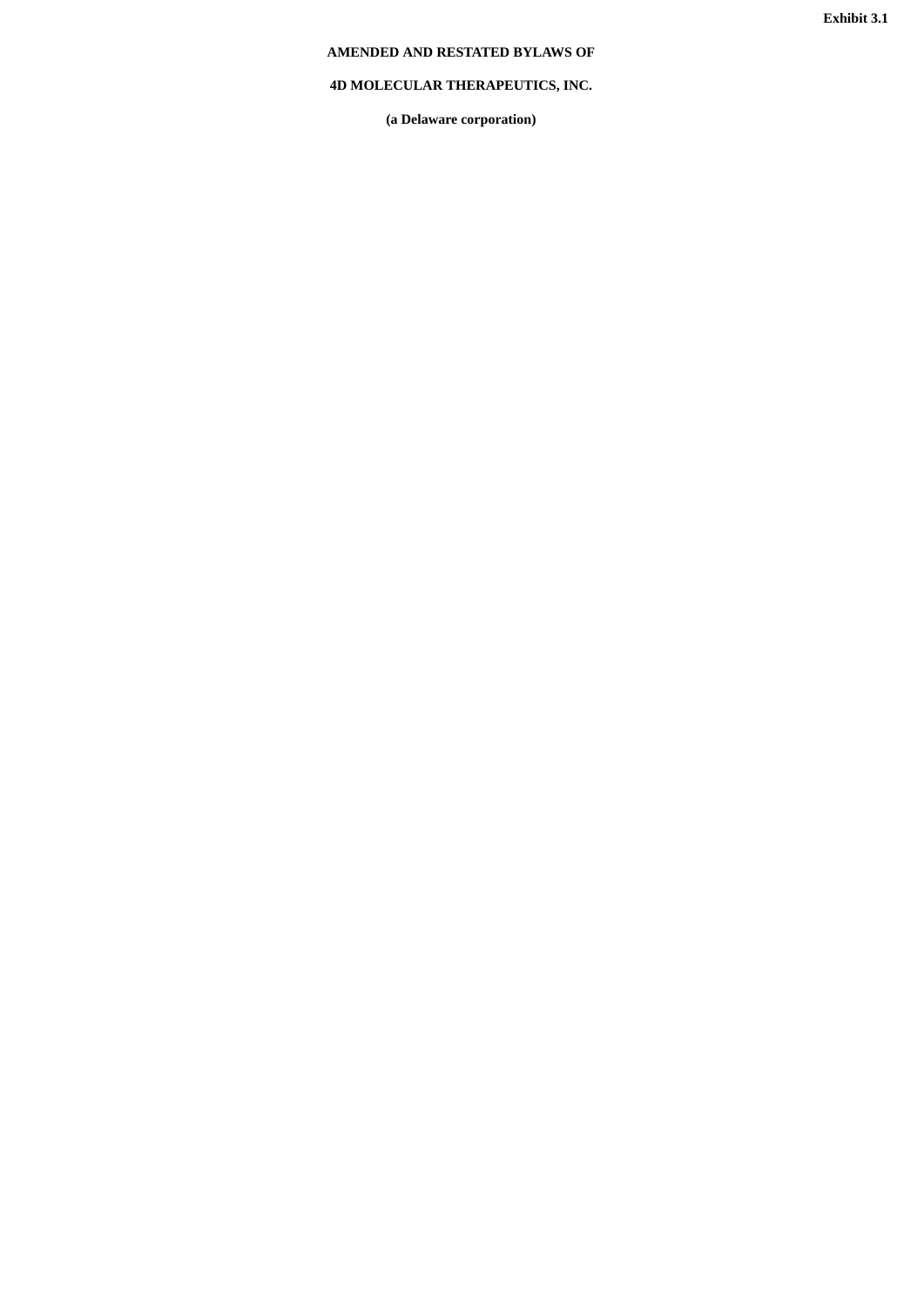|                  |                                                                  | Page           |
|------------------|------------------------------------------------------------------|----------------|
|                  | <b>ARTICLE I - CORPORATE OFFICES</b>                             | $\mathbf{1}$   |
| 1.1              | <b>REGISTERED OFFICE</b>                                         | $\mathbf{1}$   |
| 1.2              | <b>OTHER OFFICES</b>                                             | 1              |
|                  | <b>ARTICLE II - MEETINGS OF STOCKHOLDERS</b>                     | $\mathbf{1}$   |
| 2.1              | PLACE OF MEETINGS                                                | $\mathbf{1}$   |
| $2.2^{\circ}$    | <b>ANNUAL MEETING</b>                                            | 1              |
| 2.3              | <b>SPECIAL MEETING</b>                                           | $\mathbf{1}$   |
| 2.4              | ADVANCE NOTICE PROCEDURES FOR BUSINESS BROUGHT BEFORE A MEETING  | $\overline{2}$ |
| 2.5              | ADVANCE NOTICE PROCEDURES FOR NOMINATIONS OF DIRECTORS           | 6              |
| 2.6              | NOTICE OF STOCKHOLDERS' MEETINGS                                 | 10             |
| 2.7              | MANNER OF GIVING NOTICE; AFFIDAVIT OF NOTICE                     | 10             |
| 2.8              | <b>QUORUM</b>                                                    | 11             |
| 2.9              | ADJOURNED MEETING; NOTICE                                        | 11             |
|                  | 2.10 CONDUCT OF BUSINESS                                         | 11             |
|                  | 2.11 VOTING                                                      | 12             |
|                  | 2.12 NO STOCKHOLDER ACTION BY WRITTEN CONSENT WITHOUT A MEETING  | 12             |
|                  | 2.13 RECORD DATE FOR STOCKHOLDER NOTICE; VOTING; GIVING CONSENTS | 13             |
|                  | 2.14 PROXIES                                                     | 13             |
|                  | 2.15 LIST OF STOCKHOLDERS ENTITLED TO VOTE                       | 14             |
|                  | 2.16 INSPECTORS OF ELECTION                                      | 14             |
|                  | <b>ARTICLE III - DIRECTORS</b>                                   | 15             |
| 3.1              | <b>POWERS</b>                                                    | 15             |
| $3.2\phantom{0}$ | NUMBER OF DIRECTORS                                              | 15             |
| 3.3              | ELECTION, QUALIFICATION AND TERM OF OFFICE OF DIRECTORS          | 15             |
| 3.4              | <b>RESIGNATION AND VACANCIES</b>                                 | 15             |
| 3.5              | PLACE OF MEETINGS; MEETINGS BY TELEPHONE                         | 16             |
| 3.6              | <b>REGULAR MEETINGS</b>                                          | 16             |
| 3.7              | SPECIAL MEETINGS; NOTICE                                         | 16             |
| 3.8              | <b>QUORUM</b>                                                    | 17             |
| 3.9              | BOARD ACTION BY WRITTEN CONSENT WITHOUT A MEETING                | 17             |
|                  | 3.10 FEES AND COMPENSATION OF DIRECTORS                          | 17             |
|                  | 3.11 REMOVAL OF DIRECTORS                                        | 17             |
|                  | <b>ARTICLE IV - COMMITTEES</b>                                   | 18             |
| 4.1              | <b>COMMITTEES OF DIRECTORS</b>                                   | 18             |
| 4.2              | <b>COMMITTEE MINUTES</b>                                         | 18             |
| 4.3              | MEETINGS AND ACTION OF COMMITTEES                                | 18             |

-i-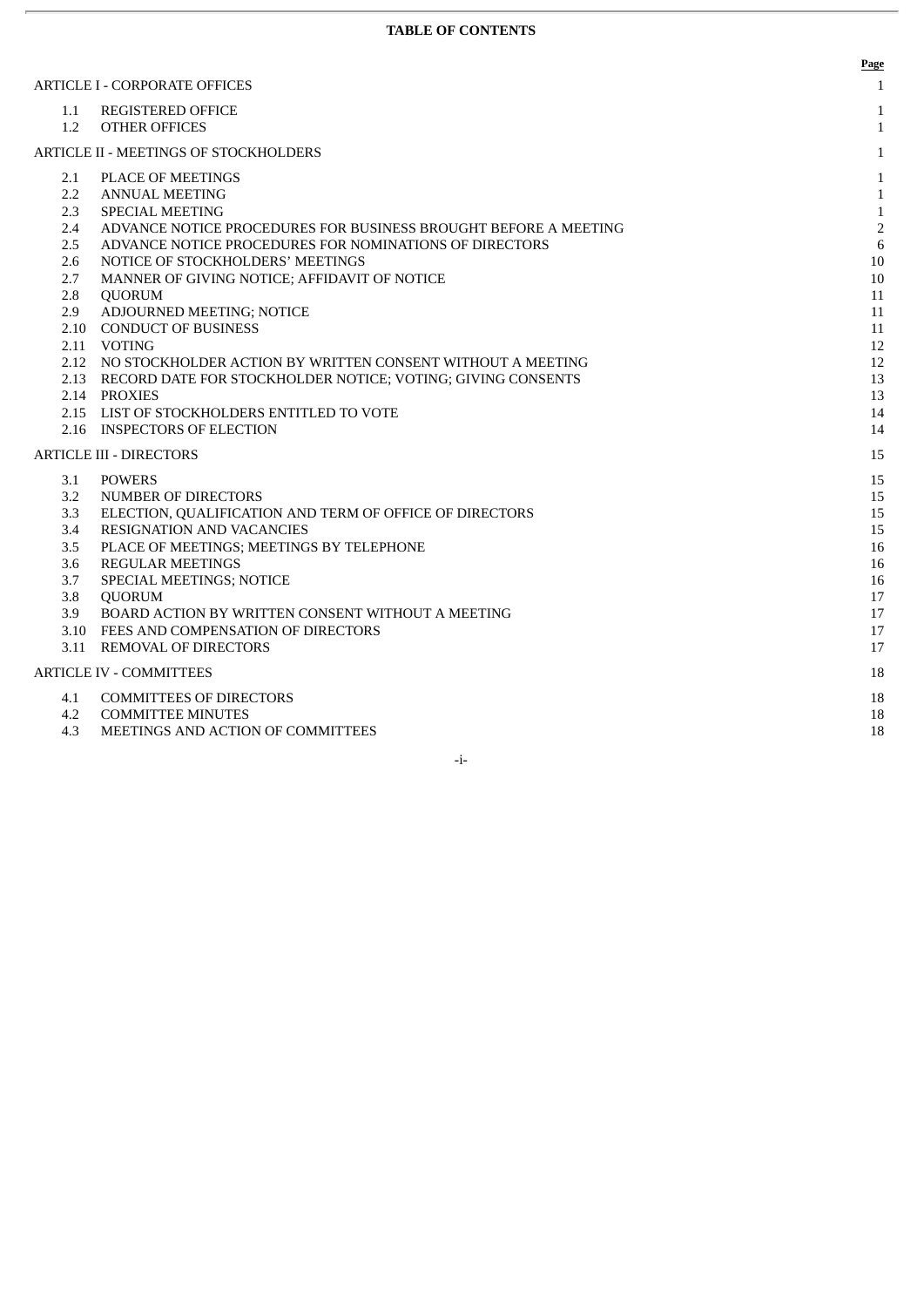#### **TABLE OF CONTENTS (continued)**

|                                                             |                                                                                                                                                                                                                                                                                                                                                                            | Page                                                                 |
|-------------------------------------------------------------|----------------------------------------------------------------------------------------------------------------------------------------------------------------------------------------------------------------------------------------------------------------------------------------------------------------------------------------------------------------------------|----------------------------------------------------------------------|
| 5.1<br>5.2<br>5.3<br>5.4<br>5.5<br>5.6<br>5.7               | <b>ARTICLE V - OFFICERS</b><br><b>OFFICERS</b><br><b>APPOINTMENT OF OFFICERS</b><br><b>SUBORDINATE OFFICERS</b><br>REMOVAL AND RESIGNATION OF OFFICERS<br><b>VACANCIES IN OFFICES</b><br>REPRESENTATION OF SHARES OF OTHER CORPORATIONS<br><b>AUTHORITY AND DUTIES OF OFFICERS</b>                                                                                         | 19<br>19<br>19<br>19<br>19<br>20<br>20<br>20                         |
|                                                             | <b>ARTICLE VI - RECORDS AND REPORTS</b>                                                                                                                                                                                                                                                                                                                                    | 20                                                                   |
| 6.1<br>6.2                                                  | MAINTENANCE AND INSPECTION OF RECORDS<br><b>INSPECTION BY DIRECTORS</b>                                                                                                                                                                                                                                                                                                    | 20<br>21                                                             |
|                                                             | <b>ARTICLE VII - GENERAL MATTERS</b>                                                                                                                                                                                                                                                                                                                                       | 21                                                                   |
| 7.1<br>7.2<br>7.3<br>7.4<br>7.5<br>7.6<br>7.7<br>7.8<br>7.9 | EXECUTION OF CORPORATE CONTRACTS AND INSTRUMENTS<br>STOCK CERTIFICATES; PARTLY PAID SHARES<br>SPECIAL DESIGNATION ON CERTIFICATES<br><b>LOST CERTIFICATES</b><br><b>CONSTRUCTION; DEFINITIONS</b><br><b>DIVIDENDS</b><br><b>FISCAL YEAR</b><br><b>SEAL</b><br>TRANSFER OF STOCK<br>7.10 STOCK TRANSFER AGREEMENTS<br>7.11 REGISTERED STOCKHOLDERS<br>7.12 WAIVER OF NOTICE | 21<br>21<br>22<br>22<br>22<br>22<br>23<br>23<br>23<br>23<br>23<br>24 |
|                                                             | ARTICLE VIII - NOTICE BY ELECTRONIC TRANSMISSION                                                                                                                                                                                                                                                                                                                           | 24                                                                   |
| 8.1                                                         | DELIVERY OF NOTICE; NOTICE BY ELECTRONIC TRANSMISSION<br><b>ARTICLE IX - INDEMNIFICATION</b>                                                                                                                                                                                                                                                                               | 24<br>25                                                             |
| 9.1<br>9.2<br>9.3<br>9.4<br>9.5<br>9.6<br>9.7<br>9.8        | INDEMNIFICATION OF DIRECTORS AND OFFICERS<br><b>INDEMNIFICATION OF OTHERS</b><br>PREPAYMENT OF EXPENSES<br>DETERMINATION; CLAIM<br>NON-EXCLUSIVITY OF RIGHTS<br><b>INSURANCE</b><br>OTHER INDEMNIFICATION<br>CONTINUATION OF INDEMNIFICATION                                                                                                                               | 25<br>25<br>26<br>26<br>26<br>26<br>27<br>27                         |

-ii-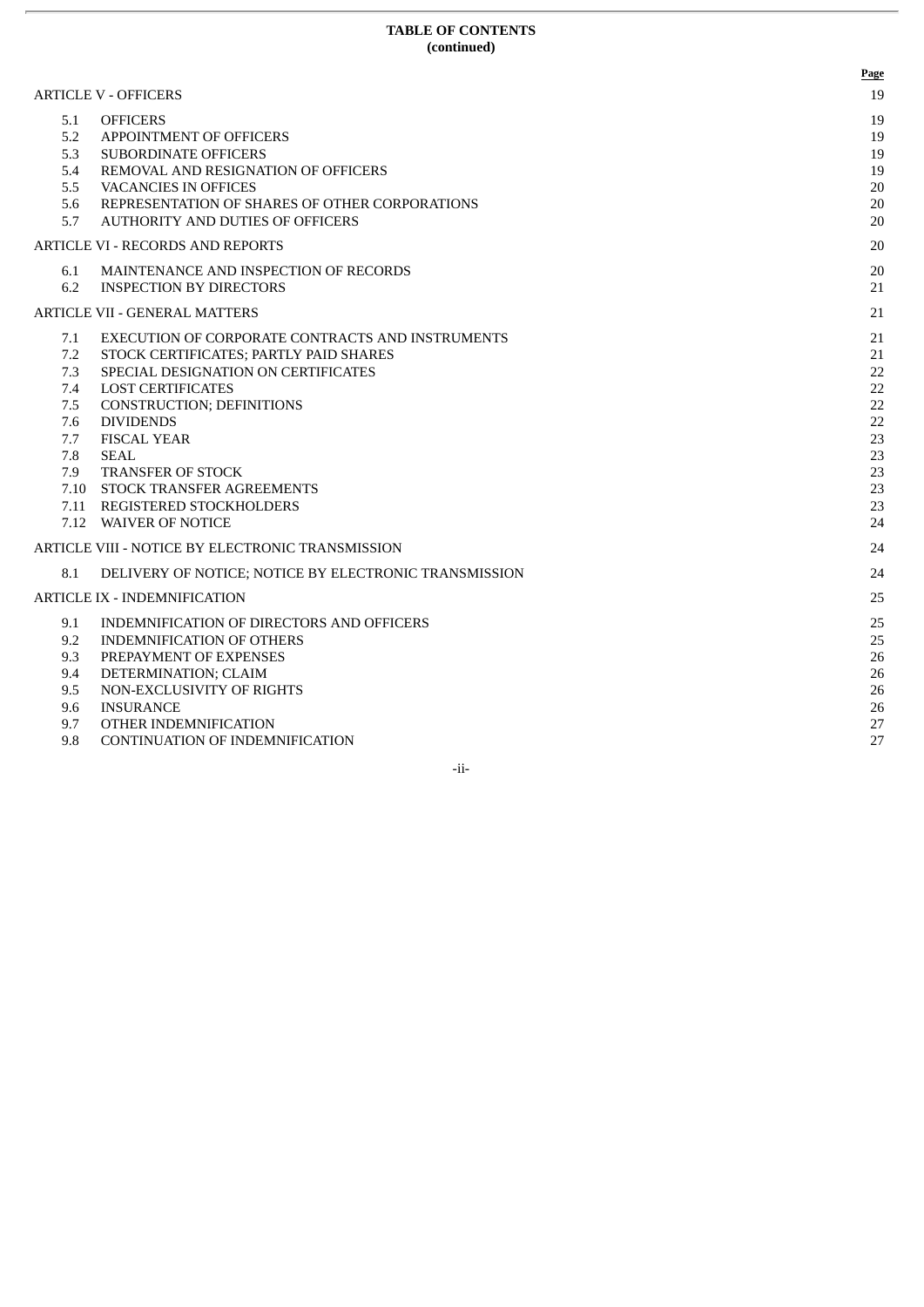#### **TABLE OF CONTENTS ( c o n t i n u e d )**

ARTICLE X - AMENDMENTS ARTICLE XI - FORUM SELECTION ARTICLE XII - DEFINITIONS

**P a g e** 2 7

2 8

2 9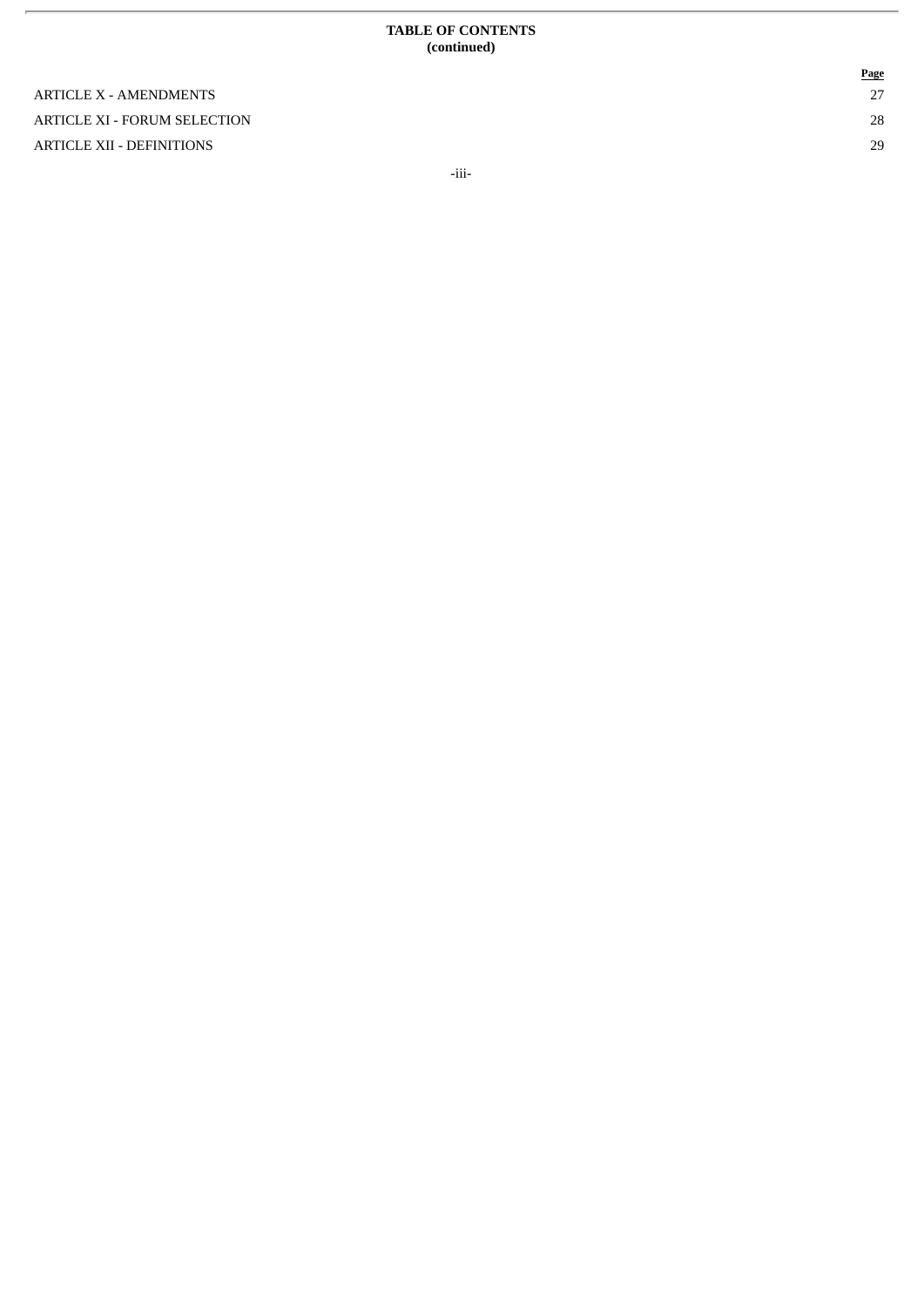#### **AMENDED AND RESTATED BYLAWS OF 4D MOLECULAR THERAPEUTICS, INC.**

(Adopted December 4, 2020) (Effective as of December 15, 2020, as amended on June 14, 2022)

# **ARTICLE I - CORPORATE OFFICES**

# 1.1 REGISTERED OFFICE.

The registered office of 4D Molecular Therapeutics, Inc. (the "Corporation") shall be fixed in the Corporation's certificate of incorporation, as the same may be amended from time to time (the "Certificate of Incorporation").

#### 1.2 OTHER OFFICES.

The Corporation's board of directors (the "Board") may at any time establish other offices at any place or places where the Corporation is qualified to do business.

#### **ARTICLE II—MEETINGS OF STOCKHOLDERS**

#### 2.1 PLACE OF MEETINGS.

Meetings of stockholders shall be held at any place, within or outside the State of Delaware, designated by the Board. The Board may, in its sole discretion, determine that a meeting of stockholders shall not be held at any place, but may instead be held solely by means of remote communication as authorized by Section 211(a)(2) of the General Corporation Law of the State of Delaware (the "DGCL"). In the absence of any such designation or determination, stockholders' meetings shall be held at the Corporation's principal executive office.

#### 2.2 ANNUAL MEETING.

The Board shall designate the date and time of the annual meeting. At the annual meeting, directors shall be elected and other proper business properly brought before the meeting in accordance with Section 2.4 may be transacted. The Corporation may postpone, reschedule or cancel any annual meeting of stockholders previously scheduled by the Board

#### 2.3 SPECIAL MEETING.

Except as otherwise provided by the Certificate of Incorporation, a special meeting of the stockholders may be called at any time by the Board, chief executive officer or president (in the absence of a chief executive officer), but such special meetings may not be called by the stockholders or any other person or persons.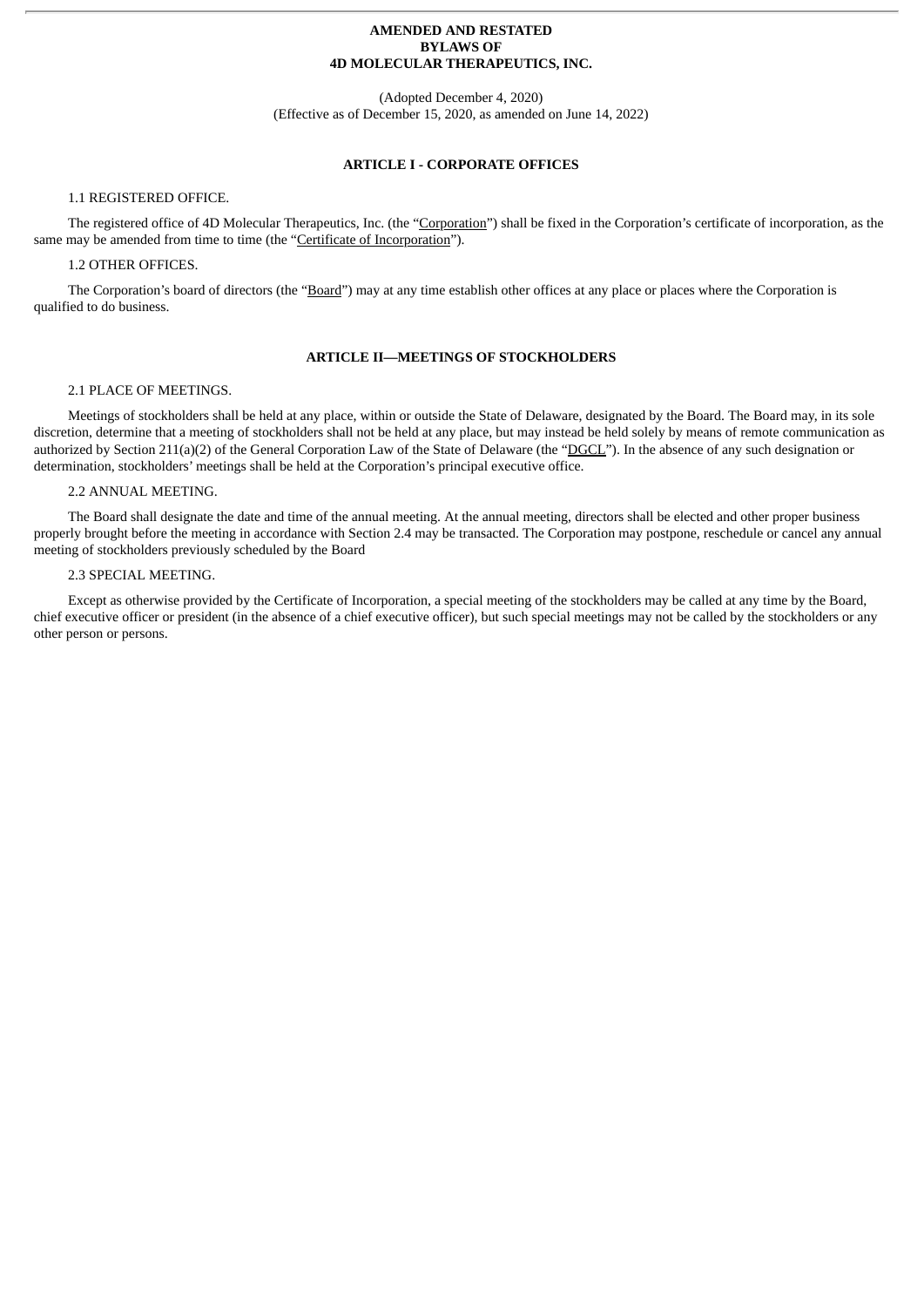No business may be transacted at such special meeting other than the business specified in the notice to stockholders. Nothing contained in this paragraph of this Section 2.3 shall be construed as limiting, fixing, or affecting the time when a meeting of stockholders called by action of the Board may be held. The Corporation may postpone, reschedule or cancel any special meeting of stockholders previously scheduled by the Chair of the Board or by the Secretary of the Corporation upon direction of the Board.

#### 2.4 ADVANCE NOTICE PROCEDURES FOR BUSINESS BROUGHT BEFORE A MEETING.

(i) At an annual meeting of the stockholders, only such business shall be conducted as shall have been properly brought before the meeting. To be properly brought before an annual meeting, business must be (a) specified in a notice of meeting given by or at the direction of the Board, (b) if not specified in a notice of meeting, otherwise brought before the meeting by or at the direction of the Board or the chairperson of the Board, or (c) otherwise properly brought before the meeting by a stockholder present in person who  $(A)(1)$  was a beneficial owner of shares of the Corporation both at the time of giving the notice provided for in this Section 2.4 and at the time of the meeting, (2) is entitled to vote at the meeting and (3) has complied with this Section 2.4 in all applicable respects, or (B) properly made such proposal in accordance with Rule 14a-8 under the Securities Exchange Act of 1934, as amended, and the rules and regulations promulgated thereunder (as so amended and inclusive of such rules and regulations, the "Exchange Act"), which proposal has been included in the proxy statement for the annual meeting. The foregoing clause (c) shall be the exclusive means for a stockholder to propose business to be brought before an annual meeting of the stockholders. The only matters that may be brought before a special meeting are the matters specified in the notice of meeting given by or at the direction of the person calling the meeting pursuant to Section 2.3 of these bylaws, and stockholders shall not be permitted to propose business to be brought before a special meeting of the stockholders. For purposes of this Section 2.4, "present in person" shall mean that the stockholder proposing that the business be brought before the annual meeting of the Corporation, or, if the proposing stockholder is not an individual, a qualified representative of such proposing stockholder, appear at such annual meeting. A "qualified representative" of such proposing stockholder shall be, if such proposing stockholder is (x) a general or limited partnership, any general partner or person who functions as a general partner of the general or limited partnership or who controls the general or limited partnership, (y) a corporation or a limited liability company, any officer or person who functions as an officer of the corporation or limited liability company or any officer, director, general partner or person who functions as an officer, director or general partner of any entity ultimately in control of the corporation or limited liability company or (z) a trust, any trustee of such trust. Stockholders seeking to nominate persons for election to the Board must comply with Section 2.5 of these bylaws, and this Section 2.4 shall not be applicable to nominations except as expressly provided in Section 2.5 of these bylaws.

-2-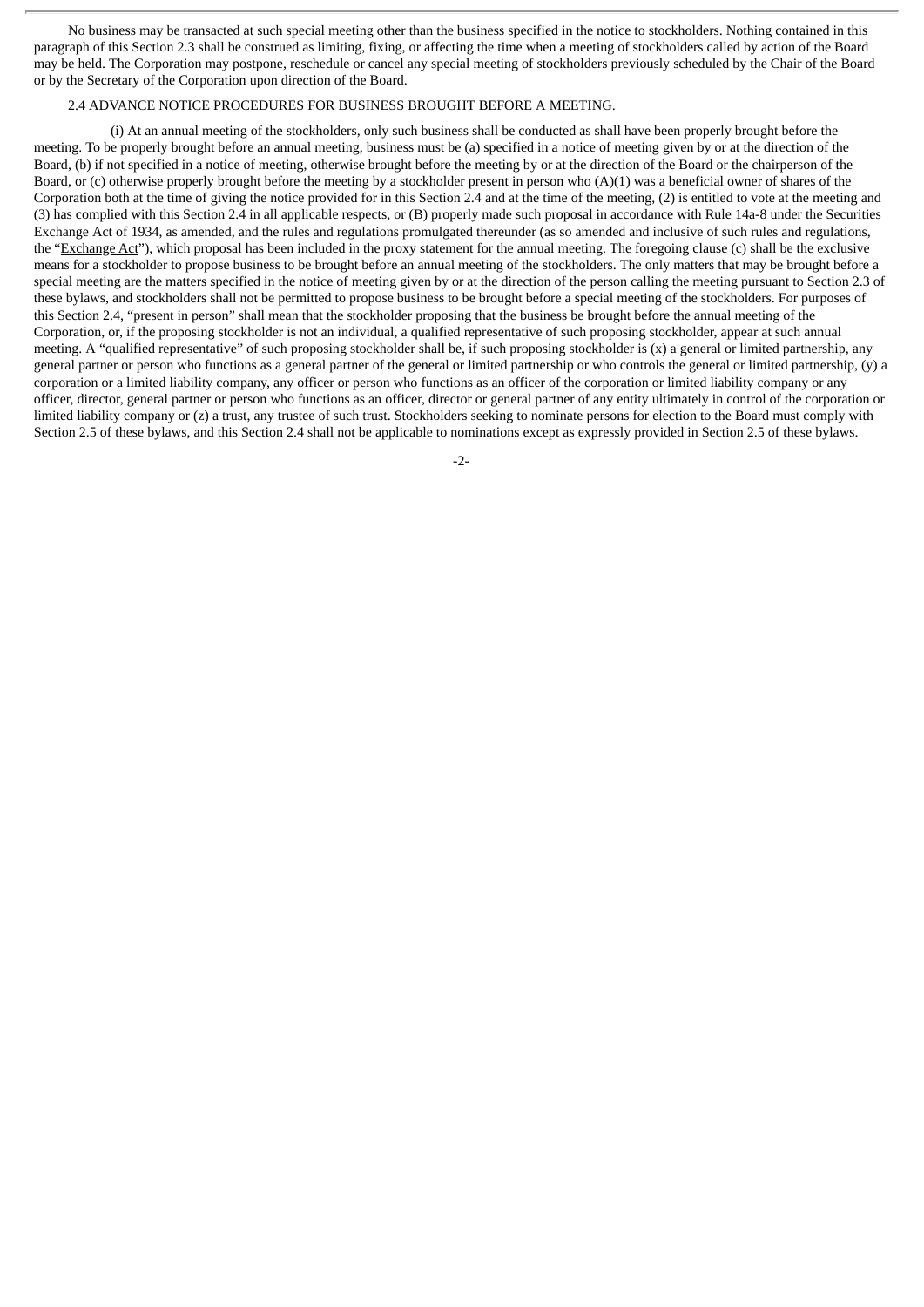(ii) For business to be properly brought before an annual meeting by a stockholder, the stockholder must (a) provide Timely Notice (as defined below) thereof in writing and in proper form to the Secretary of the Corporation and (b) provide any updates or supplements to such notice at the times and in the forms required by this Section 2.4. To be timely, a stockholder's notice must be delivered to, or mailed and received at, the principal executive offices of the Corporation not less than ninety (90) days nor more than one hundred twenty (120) days prior to the one-year anniversary of the preceding year's annual meeting; *provided, however*, that if the date of the annual meeting is more than thirty (30) days before or more than sixty (60) days after such anniversary date, notice by the stockholder to be timely must be so delivered, or mailed and received, not later than the ninetieth  $(90th)$  day prior to such annual meeting or, if later, the tenth  $(10th)$  day following the day on which public disclosure of the date of such annual meeting was first made (such notice within such time periods, "Timely Notice"). In no event shall any adjournment or postponement of an annual meeting or the announcement thereof commence a new time period for the giving of Timely Notice as described above.

(iii) To be in proper form for purposes of this Section 2.4, a stockholder's notice to the Secretary shall set forth:

(a) As to each Proposing Person (as defined below), (A) the name and address of such Proposing Person (including, if applicable, the name and address that appear on the Corporation's books and records); and (B) the class or series and number of shares of the Corporation that are, directly or indirectly, owned of record or beneficially owned (within the meaning of Rule 13d-3 under the Exchange Act) by such Proposing Person, except that such Proposing Person shall in all events be deemed to beneficially own any shares of any class or series of stock of the Corporation as to which such Proposing Person has a right to acquire beneficial ownership at any time in the future (the disclosures to be made pursuant to the foregoing clauses (A) and (B) are referred to as "Stockholder Information");

(b) As to each Proposing Person, (A) the full notional amount of any securities that, directly or indirectly, underlie any "derivative security" (as such term is defined in Rule 16a-1(c) under the Exchange Act) that constitutes a "call equivalent position" (as such term is defined in Rule 16a-1(b) under the Exchange Act) ("Synthetic Equity Position") and that is, directly or indirectly, held or maintained by such Proposing Person with respect to any shares of any class or series of stock of the Corporation; *provided* that, for the purposes of the definition of "Synthetic Equity Position," the term "derivative security" shall also include any security or instrument that would not otherwise constitute a "derivative security" as a result of any feature that would make any conversion, exercise or similar right or privilege of such security or instrument becoming determinable only at some future date or upon the happening of a future occurrence, in which case the determination of the amount of securities into which such security or instrument would be convertible or exercisable shall be made assuming that such security or instrument is immediately convertible or exercisable at the time of such determination; and, *provided*, *further*, that any

-3-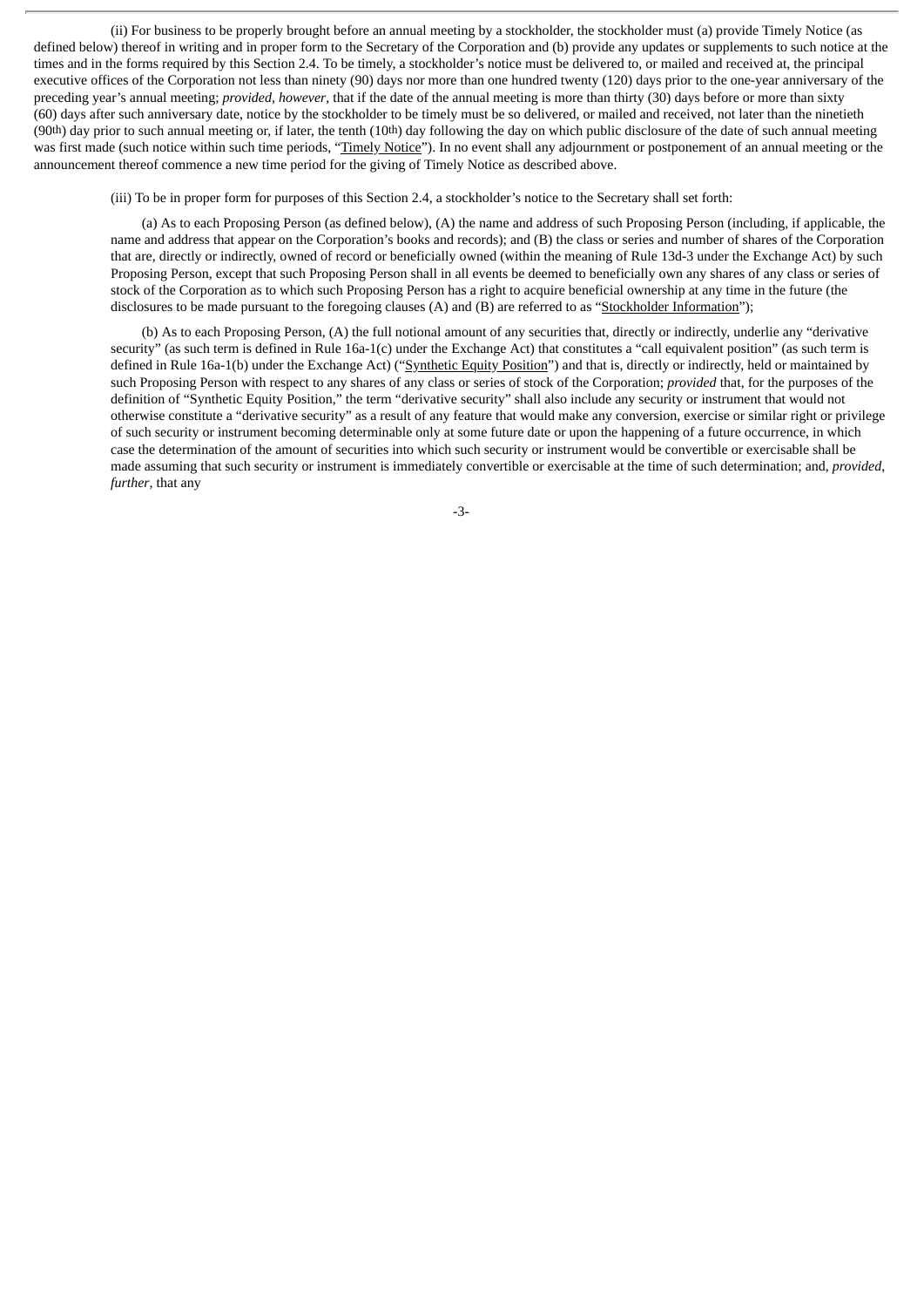Proposing Person satisfying the requirements of Rule 13d-1(b)(1) under the Exchange Act (other than a Proposing Person that so satisfies Rule 13d-1(b)(1) under the Exchange Act solely by reason of Rule 13d-1(b)(1)(ii)(E)) shall not be deemed to hold or maintain the notional amount of any securities that underlie a Synthetic Equity Position held by such Proposing Person as a hedge with respect to a bona fide derivatives trade or position of such Proposing Person arising in the ordinary course of such Proposing Person's business as a derivatives dealer, (B) any rights to dividends on the shares of any class or series of shares of the Corporation owned beneficially by such Proposing Person that are separated or separable from the underlying shares of the Corporation,  $(C)(x)$  if such Proposing Person is (i) a general or limited partnership, syndicate or other group, the identity of each general partner and each person who functions as a general partner of the general or limited partnership, each member of the syndicate or group and each person controlling the general partner or member, (ii) a corporation or a limited liability company, the identity of each officer and each person who functions as an officer of the corporation or limited liability company, each person controlling the corporation or limited liability company and each officer, director, general partner and person who functions as an officer, director or general partner of any entity ultimately in control of the corporation or limited liability company or (iii) a trust, any trustee of such trust (each such person or persons set forth in the preceding clauses (i), (ii) and (iii), a "Responsible Person"), any fiduciary duties owed by such Responsible Person to the equity holders or other beneficiaries of such Proposing Person and any material interests or relationships of such Responsible Person that are not shared generally by other record or beneficial holders of the shares of any class or series of the Corporation and that reasonably could have influenced the decision of such Proposing Person to propose such business to be brought before the meeting, and (y) if such Proposing Person is a natural person, any material interests or relationships of such natural person that are not shared generally by other record or beneficial holders of the shares of any class or series of the Corporation and that reasonably could have influenced the decision of such Proposing Person to propose such business to be brought before the meeting, (D) any material shares or any Synthetic Equity Position in any principal competitor of the Corporation in any principal industry of the Corporation held by such Proposing Persons, (E) a summary of any material discussions regarding the business proposed to be brought before the meeting (x) between or among any of the Proposing Persons or (y) between or among any Proposing Person and any other record or beneficial holder of the shares of any class or series of the Corporation (including their names), (F) any material pending or threatened legal proceeding in which such Proposing Person is a party or material participant involving the Corporation or any of its officers or directors, or any affiliate of the Corporation, (G) any other material relationship between such Proposing Person, on the one hand, and the Corporation, any affiliate of the Corporation or any principal competitor of the Corporation, on the other hand, (H) any direct or indirect material interest in any material contract or agreement of such Proposing Person with the Corporation, any affiliate of the Corporation or any principal competitor of the

 $-4-$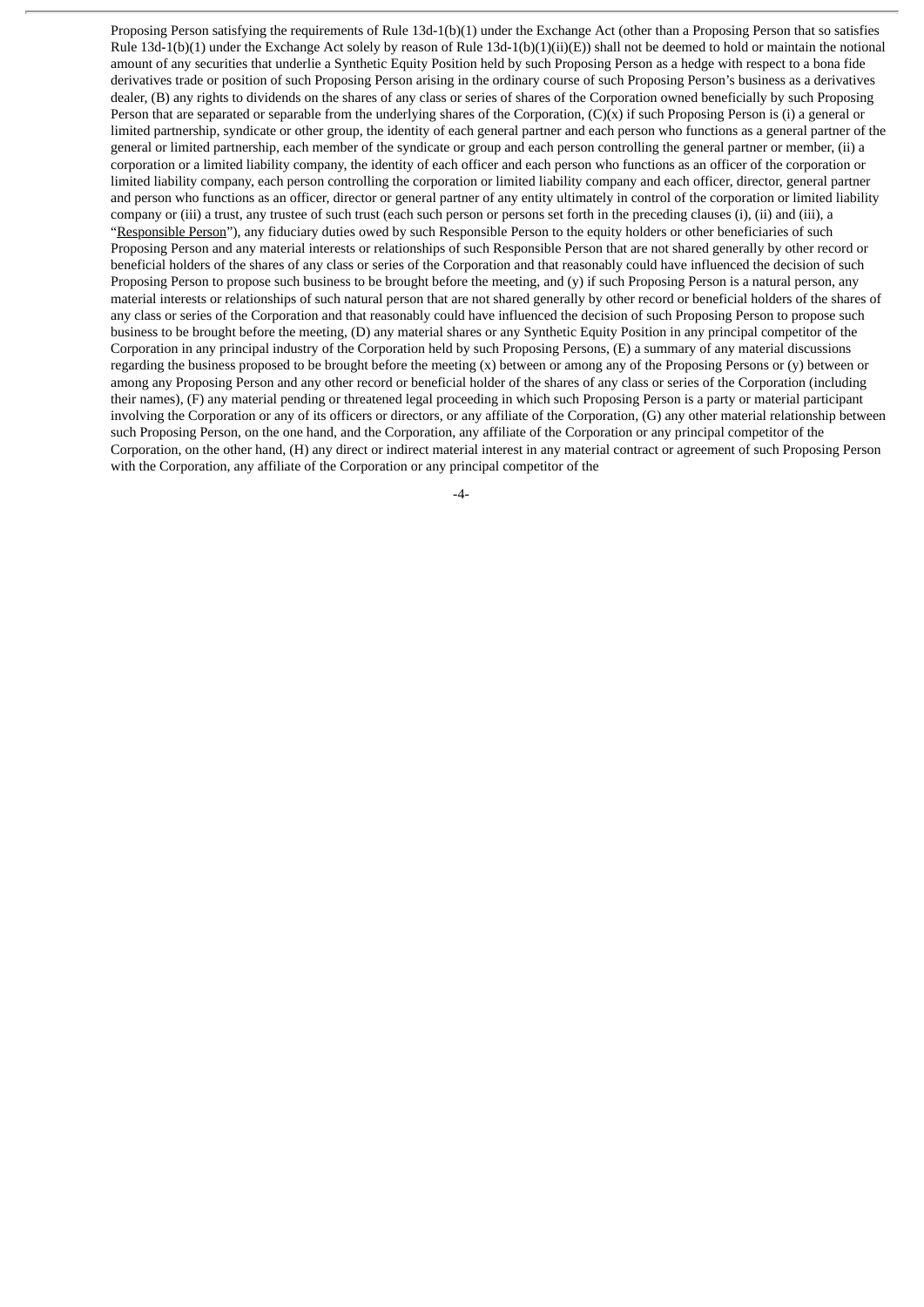Corporation (including, in any such case, any employment agreement, collective bargaining agreement or consulting agreement) and (I) any other information relating to such Proposing Person that would be required to be disclosed in a proxy statement or other filing required to be made in connection with solicitations of proxies or consents by such Proposing Person in support of the business proposed to be brought before the meeting pursuant to Section 14(a) of the Exchange Act (the disclosures to be made pursuant to the foregoing clauses (A) through (I) are referred to as "Disclosable Interests"); *provided*, *however*, that Disclosable Interests shall not include any such disclosures with respect to the ordinary course business activities of any broker, dealer, commercial bank, trust company or other nominee who is a Proposing Person solely as a result of being the stockholder directed to prepare and submit the notice required by these bylaws on behalf of a beneficial owner; and

(c) As to each item of business that the stockholder proposes to bring before the annual meeting, (A) a brief description of the business desired to be brought before the annual meeting, the reasons for conducting such business at the annual meeting and any material interest in such business of each Proposing Person, (B) the text of the proposal or business (including the text of any resolutions proposed for consideration and in the event that such business includes a proposal to amend the bylaws of the Corporation, the language of the proposed amendment), (C) a reasonably detailed description of all agreements, arrangements and understandings between or among any of the Proposing Persons or between or among any Proposing Person and any other person or entity (including their names) in connection with the proposal of such business by such stockholder and (D) any other information relating to such item of business that would be required to be disclosed in a proxy statement or other filing required to be made in connection with solicitations of proxies in support of the business proposed to be brought before the meeting pursuant to Section 14(a) of the Exchange Act; *provided*, *however*, that the disclosures required by this Section 2.4(iii) shall not include any disclosures with respect to any broker, dealer, commercial bank, trust company or other nominee who is a Proposing Person solely as a result of being the stockholder directed to prepare and submit the notice required by these bylaws on behalf of a beneficial owner.

(iv) For purposes of this Section 2.4, the term "Proposing Person" shall mean (a) the stockholder providing the notice of business proposed to be brought before an annual meeting, (b) the beneficial owner or beneficial owners, if different, on whose behalf the notice of the business proposed to be brought before the annual meeting is made and (c) any participant (as defined in paragraphs (a)(ii)-(vi) of Instruction 3 to Item 4 of Schedule 14A) with such stockholder in such solicitation or associate (within the meaning of Rule 12b-2 under the Exchange Act for the purposes of these bylaws) of such stockholder or beneficial owner.

-5-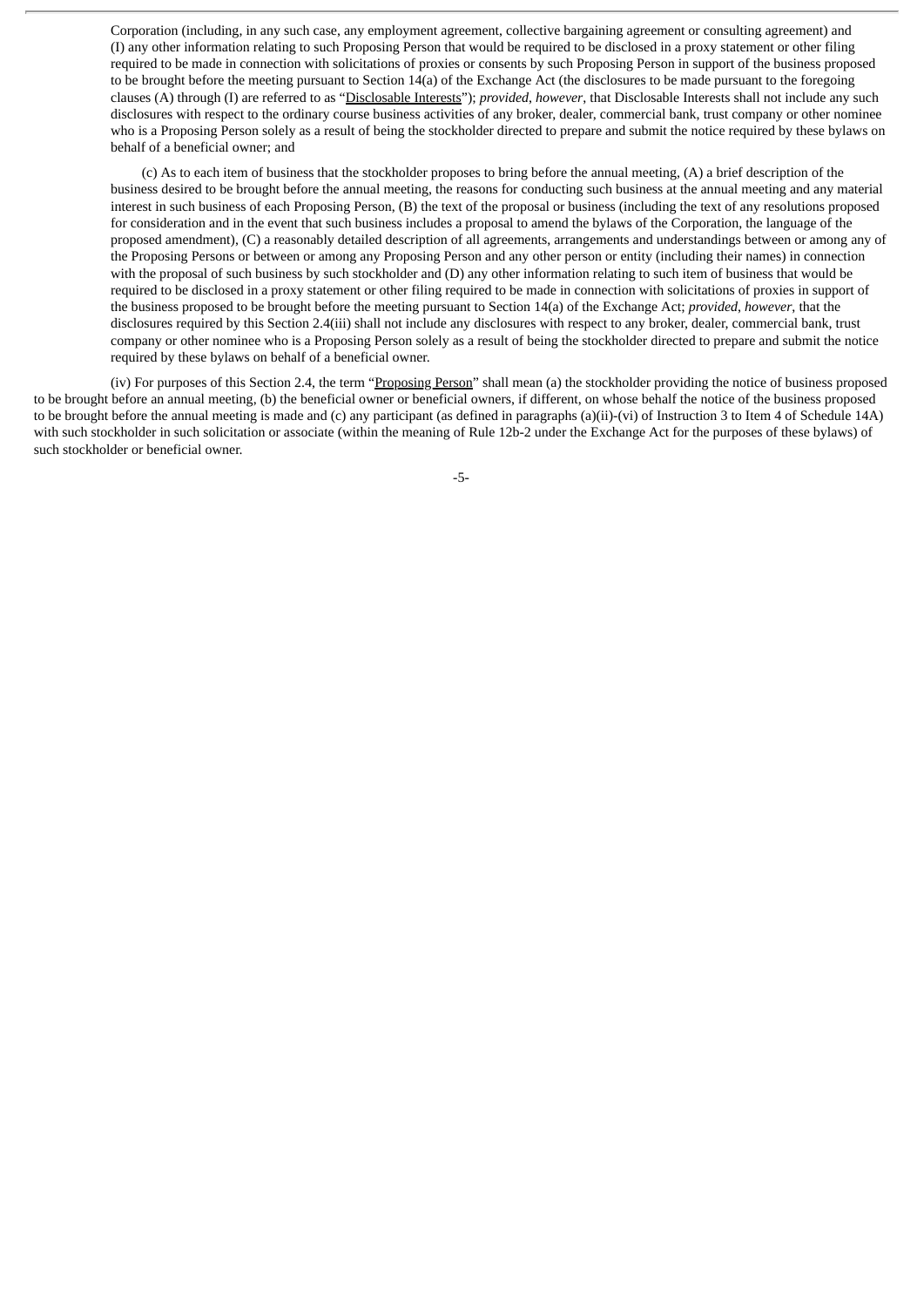(v) A Proposing Person shall update and supplement its notice to the Corporation of its intent to propose business at an annual meeting, if necessary, so that the information provided or required to be provided in such notice pursuant to this Section 2.4 shall be true and correct as of the record date for notice of the meeting and as of the date that is ten (10) business days prior to the meeting or any adjournment or postponement thereof, and such update and supplement shall be delivered to, or mailed and received by, the Secretary at the principal executive offices of the Corporation not later than five (5) business days after the record date for notice of the meeting (in the case of the update and supplement required to be made as of such record date), and not later than eight (8) business days prior to the date for the meeting or, if practicable, any adjournment or postponement thereof (and, if not practicable, on the first practicable date prior to the date to which the meeting has been adjourned or postponed) (in the case of the update and supplement required to be made as of ten (10) business days prior to the meeting or any adjournment or postponement thereof).

(vi) Notwithstanding anything in these bylaws to the contrary, no business shall be conducted at an annual meeting that is not properly brought before the meeting in accordance with this Section 2.4. The presiding officer of the meeting shall, if the facts warrant, determine that the business was not properly brought before the meeting in accordance with this Section 2.4, and if he or she should so determine, he or she shall so declare to the meeting and any such business not properly brought before the meeting shall not be transacted.

(vii) This Section 2.4 is expressly intended to apply to any business proposed to be brought before an annual meeting of stockholders, other than any proposal made in accordance with Rule 14a-8 under the Exchange Act and included in the Corporation's proxy statement. In addition to the requirements of this Section 2.4 with respect to any business proposed to be brought before an annual meeting, each Proposing Person shall comply with all applicable requirements of the Exchange Act with respect to any such business. Nothing in this Section 2.4 shall be deemed to affect the rights of stockholders to request inclusion of proposals in the Corporation's proxy statement pursuant to Rule 14a-8 under the Exchange Act.

(viii) For purposes of these bylaws, "public disclosure" shall mean disclosure in a press release reported by a national news service or in a document publicly filed by the Corporation with the Securities and Exchange Commission pursuant to Sections 13, 14 or 15(d) of the Exchange Act.

#### 2.5 ADVANCE NOTICE PROCEDURES FOR NOMINATIONS OF DIRECTORS.

(i) Nominations of any person for election to the Board at an annual meeting or at a special meeting (but only if the election of directors is a matter specified in the notice of meeting given by or at the direction of the person calling such special meeting) may be made at such meeting only (a) by or at the direction of the Board, including by any committee or persons authorized to do so by the Board or these bylaws, or (b) by a stockholder present in person (A) who was a beneficial owner of shares of the Corporation both at the time of giving the notice provided for in this Section 2.5 and at the time of the meeting, (B) is entitled to vote at the meeting and (C) has complied with this Section 2.5 as to such notice and nomination. The foregoing clause (b) shall be the exclusive means for a stockholder to make any nomination of a person or persons for election to the Board at an annual meeting or special meeting. For purposes of this Section 2.5, "present in person" shall

-6-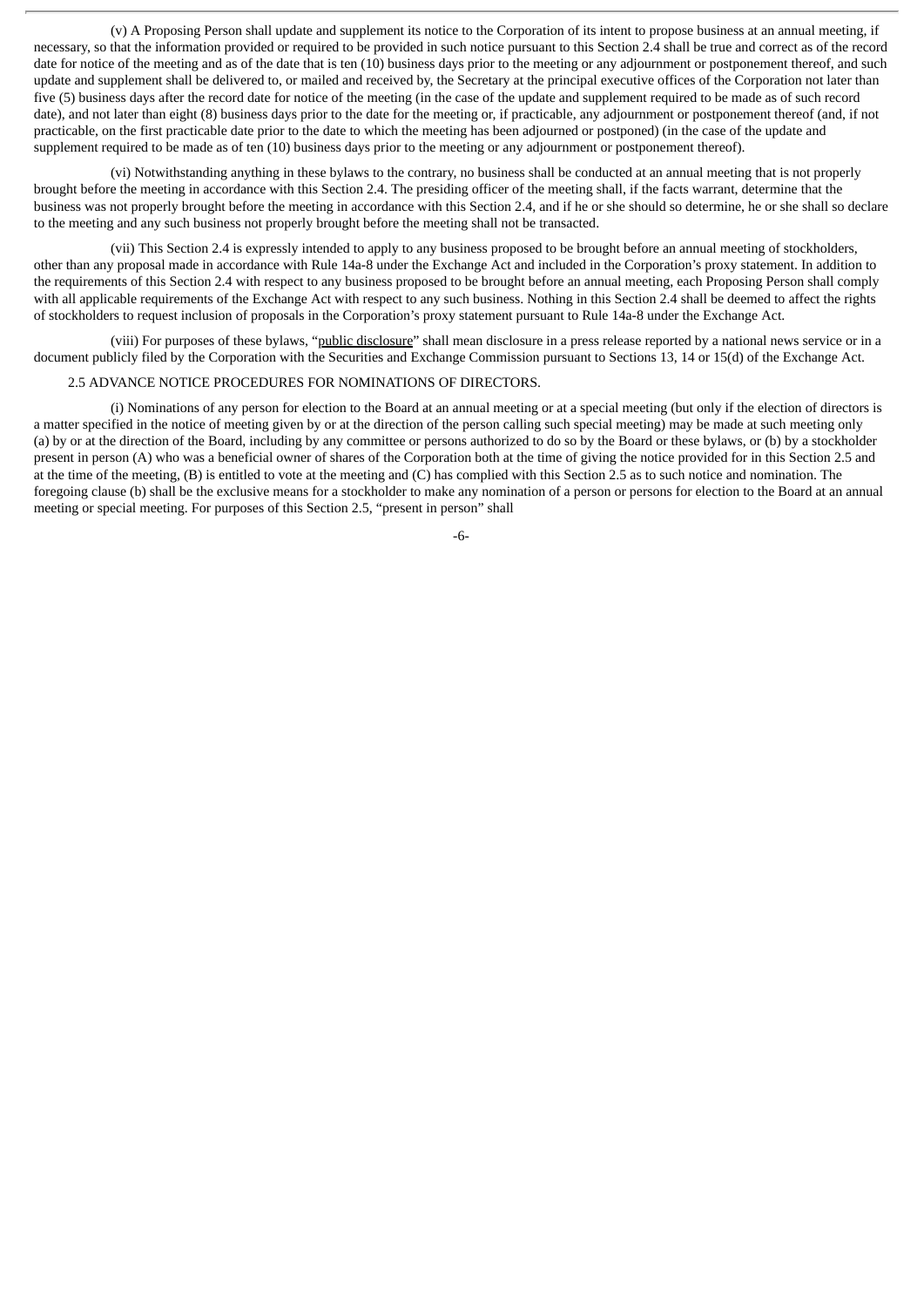mean that the stockholder nominating any person for election to the Board at the meeting of the Corporation, or, if the proposing stockholder is not an individual, a qualified representative of such stockholder, appear at such meeting. A "qualified representative" of such proposing stockholder shall be, if such proposing stockholder is (x) a general or limited partnership, any general partner or person who functions as a general partner of the general or limited partnership or who controls the general or limited partnership, (y) a corporation or a limited liability company, any officer or person who functions as an officer of the corporation or limited liability company or any officer, director, general partner or person who functions as an officer, director or general partner of any entity ultimately in control of the corporation or limited liability company or (z) a trust, any trustee of such trust.

(ii) Without qualification, for a stockholder to make any nomination of a person or persons for election to the Board at an annual meeting, the stockholder must (a) provide Timely Notice (as defined in Section 2.4(ii) of these bylaws) thereof in writing and in proper form to the Secretary of the Corporation, (b) provide the information with respect to such stockholder and its proposed nominee as required by this Section 2.5, and (c) provide any updates or supplements to such notice at the times and in the forms required by this Section 2.5. Without qualification, if the election of directors is a matter specified in the notice of meeting given by or at the direction of the person calling such special meeting, then for a stockholder to make any nomination of a person or persons for election to the Board at a special meeting, the stockholder must (a) provide timely notice thereof in writing and in proper form to the Secretary of the Corporation at the principal executive offices of the Corporation, (b) provide the information with respect to such stockholder and its proposed nominee as required by this Section 2.5, and (c) provide any updates or supplements to such notice at the times and in the forms required by this Section 2.5. To be timely, a stockholder's notice for nominations to be made at a special meeting must be delivered to, or mailed and received at, the principal executive offices of the Corporation not earlier than the one hundred twentieth (120<sup>th</sup>) day prior to such special meeting and not later than the ninetieth (90<sup>th</sup>) day prior to such special meeting or, if later, the tenth (10<sup>th</sup>) day following the day on which public disclosure (as defined in Section 2.4(viii) of these bylaws) of the date of such special meeting was first made. In no event shall any adjournment or postponement of an annual meeting or special meeting or the announcement thereof commence a new time period for the giving of a stockholder's notice as described above.

(iii) To be in proper form for purposes of this Section 2.5, a stockholder's notice to the Secretary shall set forth:

(a) As to each Nominating Person (as defined below), the Stockholder Information (as defined in Section 2.4(iii)(a) of these bylaws) except that for purposes of this Section 2.5, the term "Nominating Person" shall be substituted for the term "Proposing Person" in all places it appears in Section 2.4(iii)(a);

-7-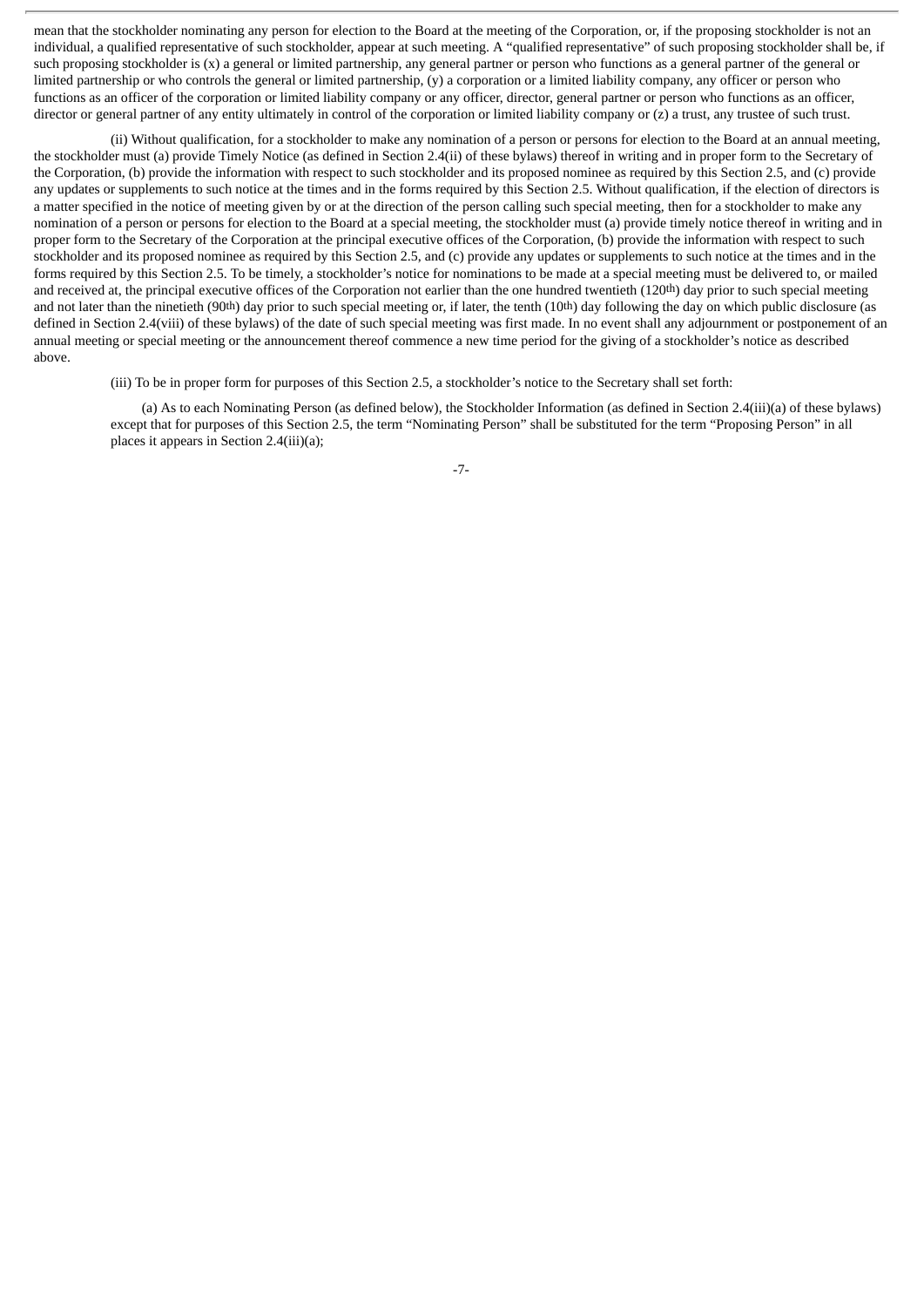(b) As to each Nominating Person, any Disclosable Interests (as defined in Section 2.4(iii)(b), except that for purposes of this Section 2.5 the term "Nominating Person" shall be substituted for the term "Proposing Person" in all places it appears in Section 2.4(iii)(b) and the disclosure with respect to the business to be brought before the meeting in Section 2.4(iii)(b) shall be made with respect to the election of directors at the meeting);

(c) As to each person whom a Nominating Person proposes to nominate for election as a director, (A) all information with respect to such proposed nominee that would be required to be set forth in a stockholder's notice pursuant to this Section 2.5 if such proposed nominee were a Nominating Person, (B) all information relating to such proposed nominee that is required to be disclosed in a proxy statement or other filings required to be made in connection with solicitations of proxies for election of directors in a contested election pursuant to Section 14(a) under the Exchange Act (including such proposed nominee's written consent to being named in a proxy statement related to the Corporation's next meeting of stockholders at which directors are to be elected and to serving as a director if elected), (C) a description of any direct or indirect material interest in any material contract or agreement between or among any Nominating Person, on the one hand, and each proposed nominee or his or her respective associates or any other participants in such solicitation, on the other hand, including, without limitation, all information that would be required to be disclosed pursuant to Item 404 under Regulation S-K if such Nominating Person were the "registrant" for purposes of such rule and the proposed nominee were a director or executive officer of such registrant (the disclosures to be made pursuant to the foregoing clauses (A) through (C) are referred to as "Nominee Information"), and (D) a completed and signed questionnaire, representation and agreement as provided in Section 2.5(vi); and

(d) The Corporation may require any proposed nominee to furnish such other information (A) as may reasonably be required by the Corporation to determine the eligibility of such proposed nominee to serve as an independent director of the Corporation in accordance with the Corporation's Corporate Governance Guidelines or (B) that could be material to a reasonable stockholder's understanding of the independence or lack of independence of such proposed nominee.

(iv) For purposes of this Section 2.5, the term "Nominating Person" shall mean (a) the stockholder providing the notice of the nomination proposed to be made at the meeting, (b) the beneficial owner or beneficial owners, if different, on whose behalf the notice of the nomination proposed to be made at the meeting is made and (c) any associate of such stockholder or beneficial owner or any other participant in such solicitation.

(v) A stockholder providing notice of any nomination proposed to be made at a meeting shall further update and supplement such notice, if necessary, so that the information provided or required to be provided in such notice pursuant to this Section 2.5 shall be true and correct as of the record date for notice of the meeting and as of the date that is ten (10) business days prior to the meeting or any adjournment or postponement thereof, and such update and supplement shall be delivered to, or mailed and received by, the Secretary at the principal executive offices of

-8-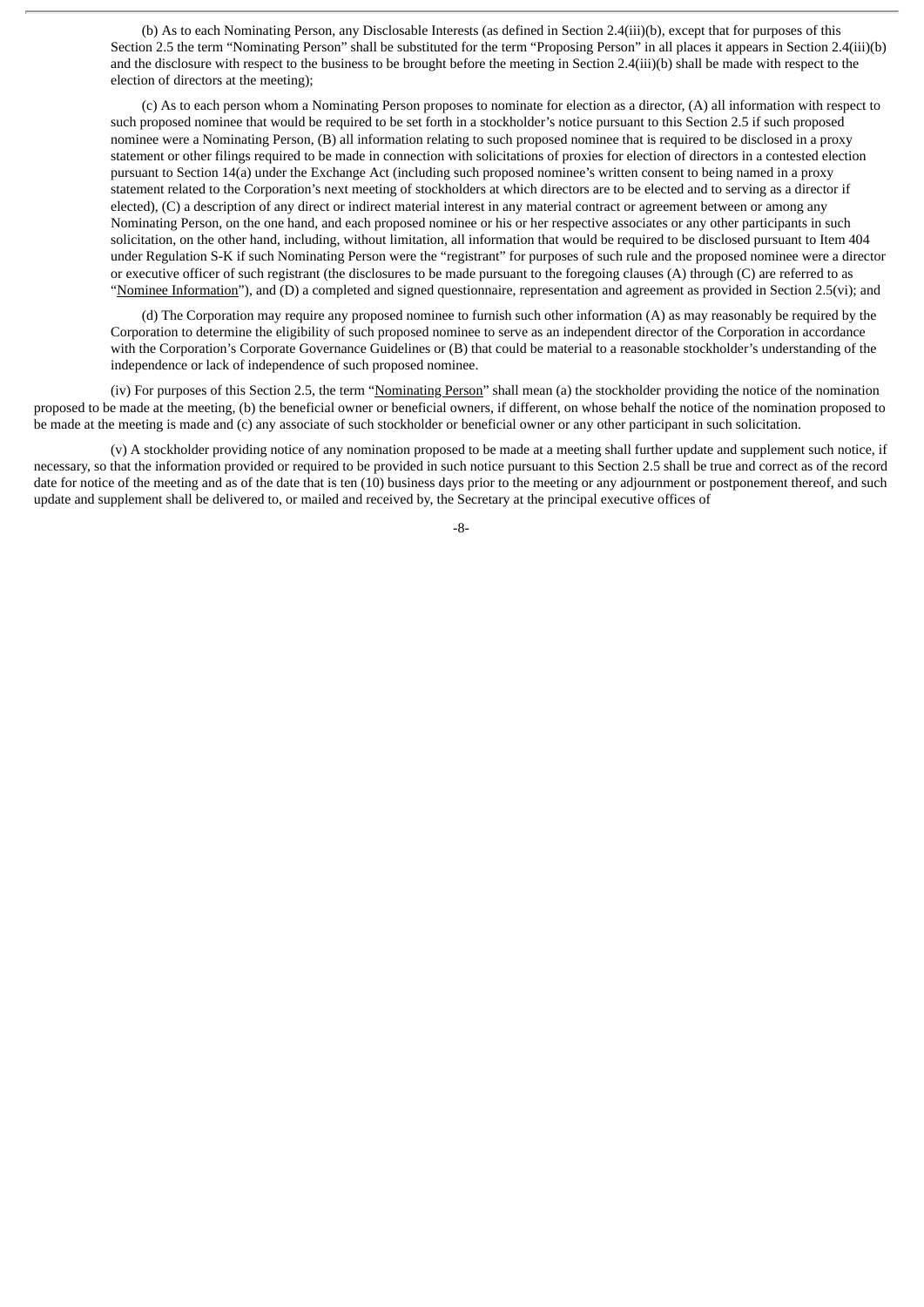the Corporation not later than five (5) business days after the record date for notice of the meeting (in the case of the update and supplement required to be made as of such record date), and not later than eight (8) business days prior to the date for the meeting or, if practicable, any adjournment or postponement thereof (and, if not practicable, on the first practicable date prior to the date to which the meeting has been adjourned or postponed) (in the case of the update and supplement required to be made as of ten (10) business days prior to the meeting or any adjournment or postponement thereof).

(vi) To be eligible to be a nominee for election as a director of the Corporation at an annual or special meeting, the proposed nominee must be nominated in the manner prescribed in Section 2.5 and must deliver (in accordance with the time period prescribed for delivery in a notice to such proposed nominee given by or on behalf of the Board), to the Secretary at the principal executive offices of the Corporation, (a) a completed written questionnaire (in a form provided by the Corporation) with respect to the background, qualifications, stock ownership and independence of such proposed nominee and (b) a written representation and agreement (in form provided by the Corporation) that such proposed nominee (A) is not and, if elected as a director during his or her term of office, will not become a party to (1) any agreement, arrangement or understanding with, and has not given and will not give any commitment or assurance to, any person or entity as to how such proposed nominee, if elected as a director of the Corporation, will act or vote on any issue or question (a "Voting Commitment") or (2) any Voting Commitment that could limit or interfere with such proposed nominee's ability to comply, if elected as a director of the Corporation, with such proposed nominee's fiduciary duties under applicable law, (B) is not, and will not become a party to, any agreement, arrangement or understanding with any person or entity other than the Corporation with respect to any direct or indirect compensation or reimbursement for service as a director and (C) if elected as a director of the Corporation, will comply with all applicable corporate governance, conflict of interest, confidentiality, stock ownership and trading and other policies and guidelines of the Corporation applicable to directors and in effect during such person's term in office as a director (and, if requested by any proposed nominee, the Secretary of the Corporation shall provide to such proposed nominee all such policies and guidelines then in effect).

(vii) In addition to the requirements of this Section 2.5 with respect to any nomination proposed to be made at a meeting, each Proposing Person shall comply with all applicable requirements of the Exchange Act with respect to any such nominations. Notwithstanding the foregoing provisions of this Section 2.5, unless otherwise required by law, (i) no Nominating Person shall solicit proxies in support of director nominees other than the Corporation's nominees unless such Nominating Person has complied with Rule 14a-19 promulgated under the Exchange Act in connection with the solicitation of such proxies, including the provision to the Corporation of notices required thereunder in a timely manner and (ii) if any Nominating Person (1) provides notice pursuant to Rule 14a-19(b) promulgated under the Exchange Act and (2) subsequently fails to comply with the requirements of Rule 14a-19(a)(2) and Rule 14a-19(a)(3) promulgated under the Exchange Act, including the provision to the Corporation of notices required thereunder in a timely manner, then the Corporation shall disregard any proxies or votes solicited for the Nominating Person's candidates. Upon request by the Corporation, if any Nominating Person provides notice pursuant to Rule 14a-19(b) promulgated under the Exchange Act, such Nominating Person shall deliver to the Corporation, no later than five (5) business days prior to the applicable meeting, reasonable evidence that it has met the requirements of Rule 14a-19(a)(3) promulgated under the Exchange Act.

-9-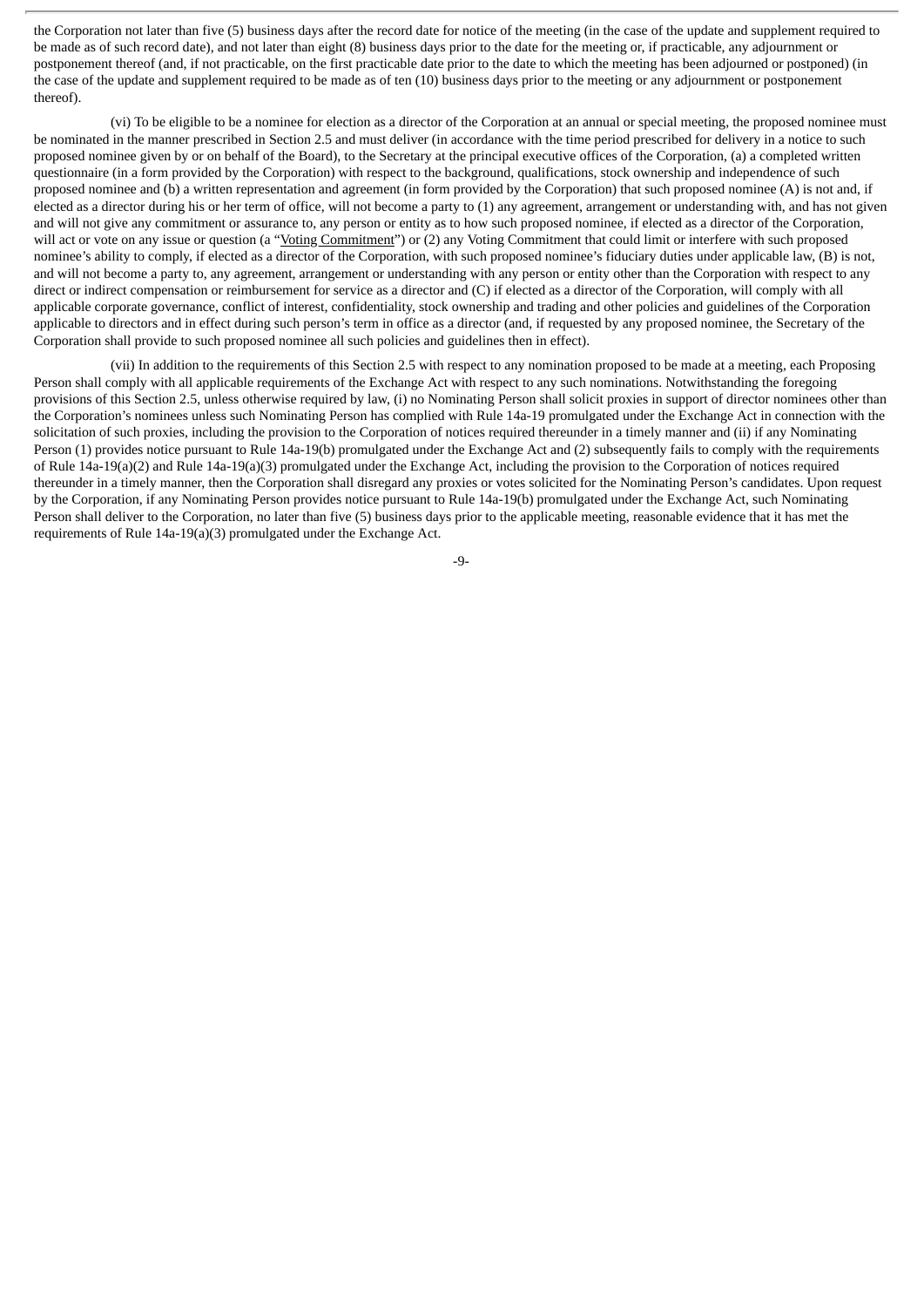(viii) No proposed nominee shall be eligible for nomination as a director of the Corporation unless such proposed nominee and the Nominating Person seeking to place such proposed nominee's name in nomination have complied with this Section 2.5, as applicable. The presiding officer at the meeting shall, if the facts warrant, determine that a nomination was not properly made in accordance with this Section 2.5, and if he or she should so determine, he or she shall so declare such determination to the meeting, the defective nomination shall be disregarded and any ballots cast for the proposed nominee in question (but in the case of any form of ballot listing other qualified nominees, only the ballots cast for the nominee in question) shall be void and of no force or effect.

(ix) Notwithstanding anything in these Bylaws to the contrary, no candidate for nomination shall be eligible to be seated as a director of the Corporation unless nominated and elected in accordance with this Section 2.5.

#### 2.6 NOTICE OF STOCKHOLDERS' MEETINGS.

Unless otherwise provided by law, the Certificate of Incorporation or these bylaws, the notice of any meeting of stockholders shall be sent or otherwise given in accordance with either Section 2.7 or Section 8.1 of these bylaws not less than ten (10) nor more than sixty (60) days before the date of the meeting to each stockholder entitled to vote at such meeting. The notice shall specify the place, if any, date and hour of the meeting, the means of remote communication, if any, by which stockholders and proxy holders may be deemed to be present in person and vote at such meeting, and, in the case of a special meeting, the purpose or purposes for which the meeting is called.

# 2.7 MANNER OF GIVING NOTICE; AFFIDAVIT OF NOTICE.

Notice of any meeting of stockholders shall be deemed given:

(i) if mailed, when deposited in the U.S. mail, postage prepaid, directed to the stockholder at his or her address as it appears on the Corporation's records; or

(ii) if electronically transmitted as provided in Section 8.1 of these bylaws.

An affidavit of the secretary or an assistant secretary of the Corporation or of the transfer agent or any other agent of the Corporation that the notice has been given by mail or by a form of electronic transmission, as applicable, shall, in the absence of fraud, be prima facie evidence of the facts stated therein.

-10-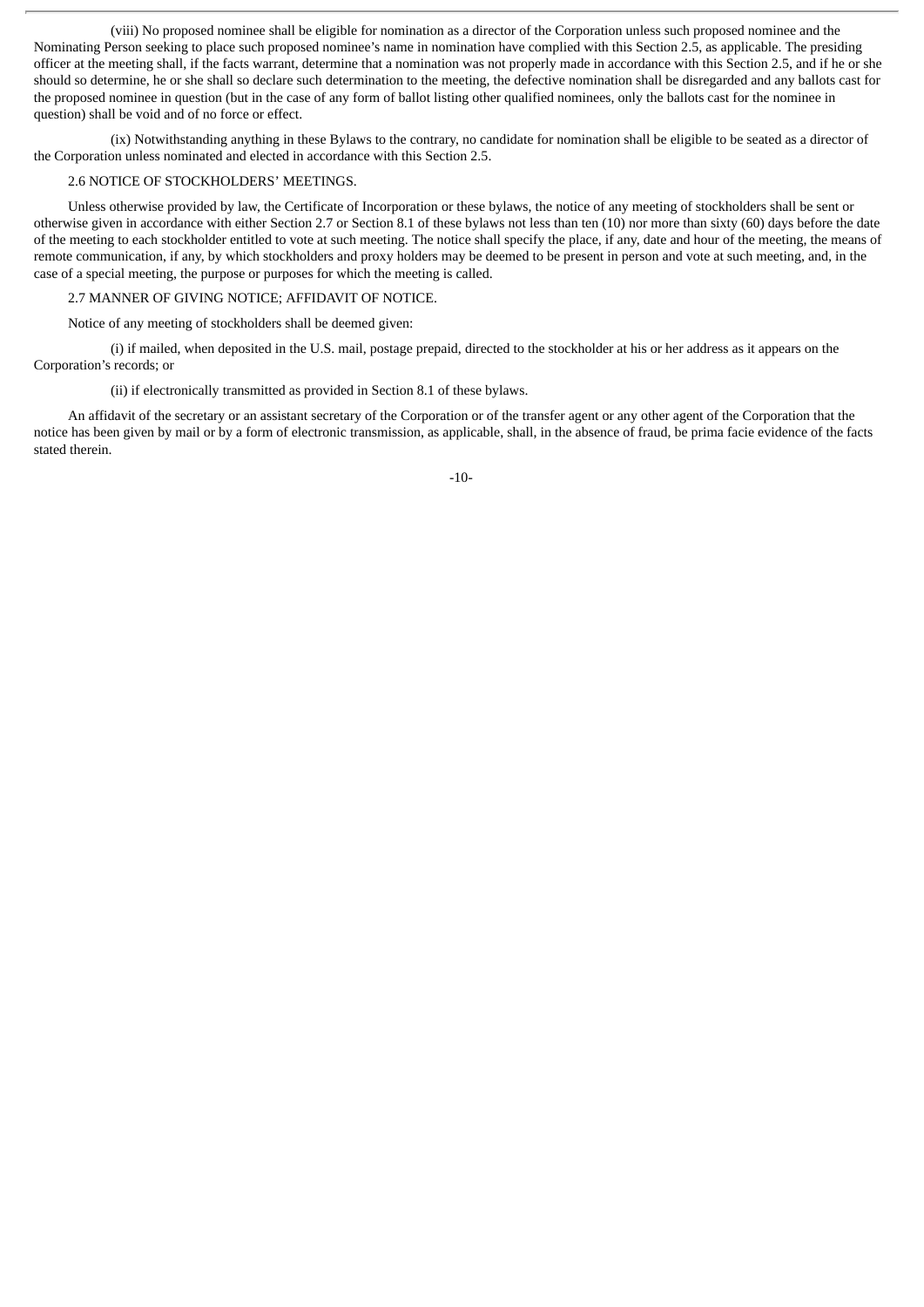#### 2.8 QUORUM.

Unless otherwise provided by law, the Certificate of Incorporation or these bylaws, the holders of a majority in voting power of the stock issued and outstanding and entitled to vote, present in person, or by remote communication, if applicable, or represented by proxy, shall constitute a quorum for the transaction of business at all meetings of the stockholders. If, however, a quorum is not present or represented at any meeting of the stockholders, then either (i) the chairperson of the meeting or (ii) a majority in voting power of the stockholders entitled to vote at the meeting, present in person, or by remote communication, if applicable, or represented by proxy, shall have power to adjourn the meeting from time to time in the manner provided in Section 2.9 of these bylaws until a quorum is present or represented. At such adjourned meeting at which a quorum is present or represented, any business may be transacted that might have been transacted at the meeting as originally noticed.

#### 2.9 ADJOURNED MEETING; NOTICE.

When a meeting is adjourned to another time or place, unless these bylaws otherwise require, notice need not be given of the adjourned meeting if the time, place, if any, thereof, and the means of remote communications, if any, by which stockholders and proxy holders may be deemed to be present in person and vote at such adjourned meeting are announced at the meeting at which the adjournment is taken. At the adjourned meeting, the Corporation may transact any business which might have been transacted at the original meeting. If the adjournment is for more than thirty (30) days, or if after the adjournment a new record date is fixed for the adjourned meeting, a notice of the adjourned meeting shall be given to each stockholder of record entitled to vote at the meeting.

# 2.10 CONDUCT OF BUSINESS.

The date and time of the opening and the closing of the polls for each matter upon which the stockholders will vote at a meeting shall be announced at the meeting by the chair of the meeting. The Board may adopt by resolution such rules and regulations for the conduct of the meeting of stockholders as it shall deem appropriate. Except to the extent inconsistent with such rules and regulations as adopted by the Board, the chair of any meeting of stockholders shall have the right and authority to convene and (for any or no reason) to recess and/or adjourn the meeting, to prescribe such rules, regulations and procedures (which need not be in writing) and to do all such acts as, in the judgment of such chair of the meeting, are appropriate for the proper conduct of the meeting. Such rules, regulations or procedures, whether adopted by the Board or prescribed by the chair of the meeting, may include, without limitation, the following: (i) the establishment of an agenda or order of business for the meeting; (ii) rules and procedures for maintaining order at the meeting and the safety of those present (including, without limitation, rules and procedures for removal of disruptive persons from the meeting); (iii) limitations on attendance at or participation in the meeting to stockholders entitled to vote at the meeting, their duly authorized and constituted proxies or such other persons as the presiding person of the meeting shall determine; (iv) restrictions on entry to the meeting after the time fixed for the commencement thereof; and (v) limitations on the time allotted to questions or comments by participants. The chair of any meeting of stockholders, in

-11-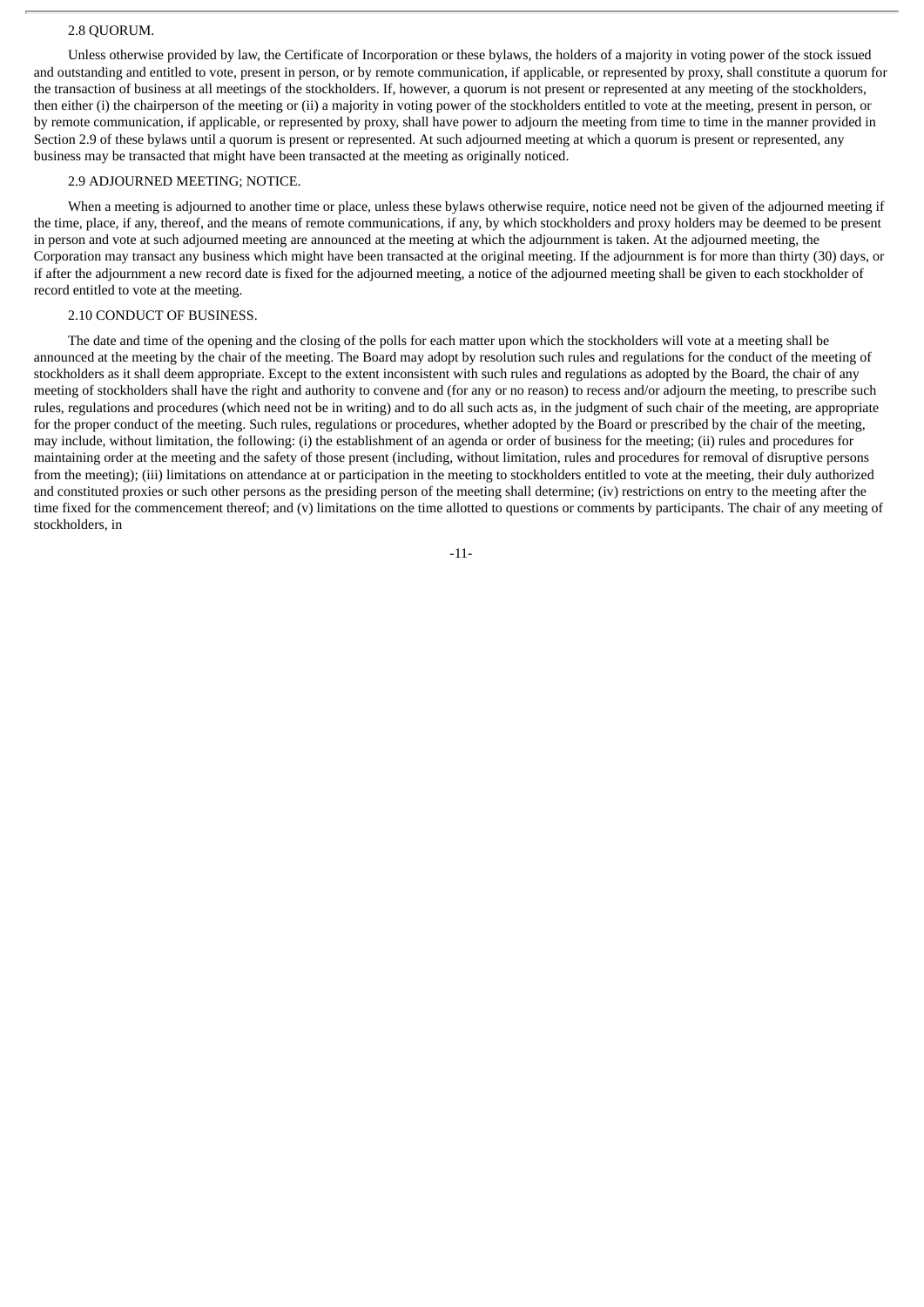addition to making any other determinations that may be appropriate to the conduct of the meeting (including, without limitation, determinations with respect to the administration and/or interpretation of any of the rules, regulations or procedures of the meeting, whether adopted by the Board or prescribed by the person presiding over the meeting), shall, if the facts warrant, determine and declare to the meeting that a matter or business was not properly brought before the meeting and if such chair of the meeting should so determine, such chair of the meeting shall so declare to the meeting and any such matter or business not properly brought before the meeting shall not be transacted or considered. Unless and to the extent determined by the Board or the chair of the meeting, meetings of stockholders shall not be required to be held in accordance with the rules of parliamentary procedure.

#### 2.11 VOTING.

The stockholders entitled to vote at any meeting of stockholders shall be determined in accordance with the provisions of Section 2.13 of these bylaws, subject to Section 217 (relating to voting rights of fiduciaries, pledgors and joint owners of stock) and Section 218 (relating to voting trusts and other voting agreements) of the DGCL.

Except as may be otherwise provided in the Certificate of Incorporation or these bylaws, each stockholder entitled to vote at a meeting of stockholders shall be entitled to one (1) vote for each share of capital stock held by such stockholder which has voting power upon the matter in question.

At all duly called or convened meetings of stockholders, at which a quorum is present, for the election of directors, a plurality of the votes cast shall be sufficient to elect a director. Except as otherwise provided by the Certificate of Incorporation, these bylaws, the rules or regulations of any stock exchange applicable to the Corporation, or applicable law or pursuant to any regulation applicable to the Corporation or its securities, all other elections and questions presented to the stockholders at a duly called or convened meeting, at which a quorum is present, shall be decided by the majority of the votes cast affirmatively or negatively (excluding abstentions and broker non-votes) and shall be valid and binding upon the Corporation.

#### 2.12 NO STOCKHOLDER ACTION BY WRITTEN CONSENT WITHOUT A MEETING.

Subject to the rights of the holders of the shares of any series of Preferred Stock or any other class of stock or series thereof having a preference over the Common Stock as to dividends or upon liquidation, and except as otherwise provided in the Certificate of Incorporation, any action required or permitted to be taken by the stockholders of the Corporation must be effected at a duly called annual or special meeting of stockholders of the Corporation and may not be effected by any consent in writing by such stockholders.

-12-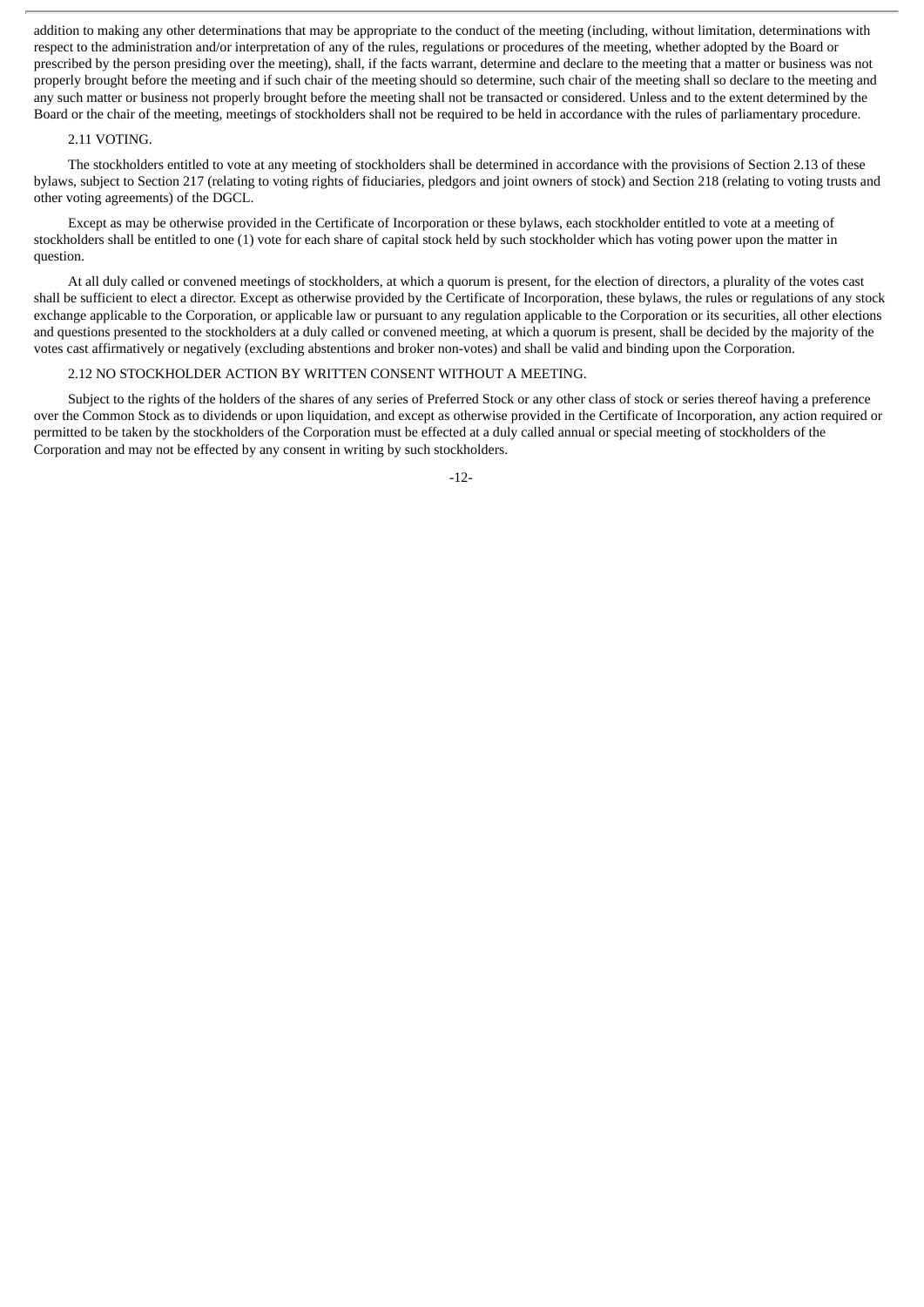#### 2.13 RECORD DATE FOR STOCKHOLDER NOTICE; VOTING; GIVING CONSENTS.

In order that the Corporation may determine the stockholders entitled to notice of or to vote at any meeting of stockholders or any adjournment thereof, or entitled to receive payment of any dividend or other distribution or allotment of any rights, or entitled to exercise any rights in respect of any change, conversion or exchange of stock or for the purpose of any other lawful action, the Board may fix, in advance, a record date, which record date shall not precede the date on which the resolution fixing the record date is adopted and which shall not be more than sixty (60) nor less than ten (10) days before the date of such meeting, nor more than sixty (60) days prior to any other such action.

#### If the Board does not so fix a record date:

(i) The record date for determining stockholders entitled to notice of or to vote at a meeting of stockholders shall be at the close of business on the day next preceding the day on which notice is given, or, if notice is waived, at the close of business on the day next preceding the day on which the meeting is held.

(ii) The record date for determining stockholders for any other purpose shall be at the close of business on the day on which the Board adopts the resolution relating thereto.

A determination of stockholders of record entitled to notice of or to vote at a meeting of stockholders shall apply to any adjournment of the meeting; *provided, however*, that the Board may fix a new record date for the adjourned meeting.

#### 2.14 PROXIES.

Each stockholder entitled to vote at a meeting of stockholders may authorize another person or persons to act for such stockholder by proxy authorized by an instrument in writing or by a transmission permitted by law, including Rule 14a-19 promulgated under the Exchange Act, filed in accordance with the procedure established for the meeting, but no such proxy shall be voted or acted upon after three (3) years from its date, unless the proxy provides for a longer period. The revocability of a proxy that states on its face that it is irrevocable shall be governed by the provisions of Section 212 of the DGCL. A proxy may be in the form of electronic transmission which sets forth or is submitted with information from which it can be determined that the transmission was authorized by the stockholder.

Any stockholder directly or indirectly soliciting proxies from other stockholders must use a proxy card color other than white, which shall be reserved for the exclusive use by the Board.

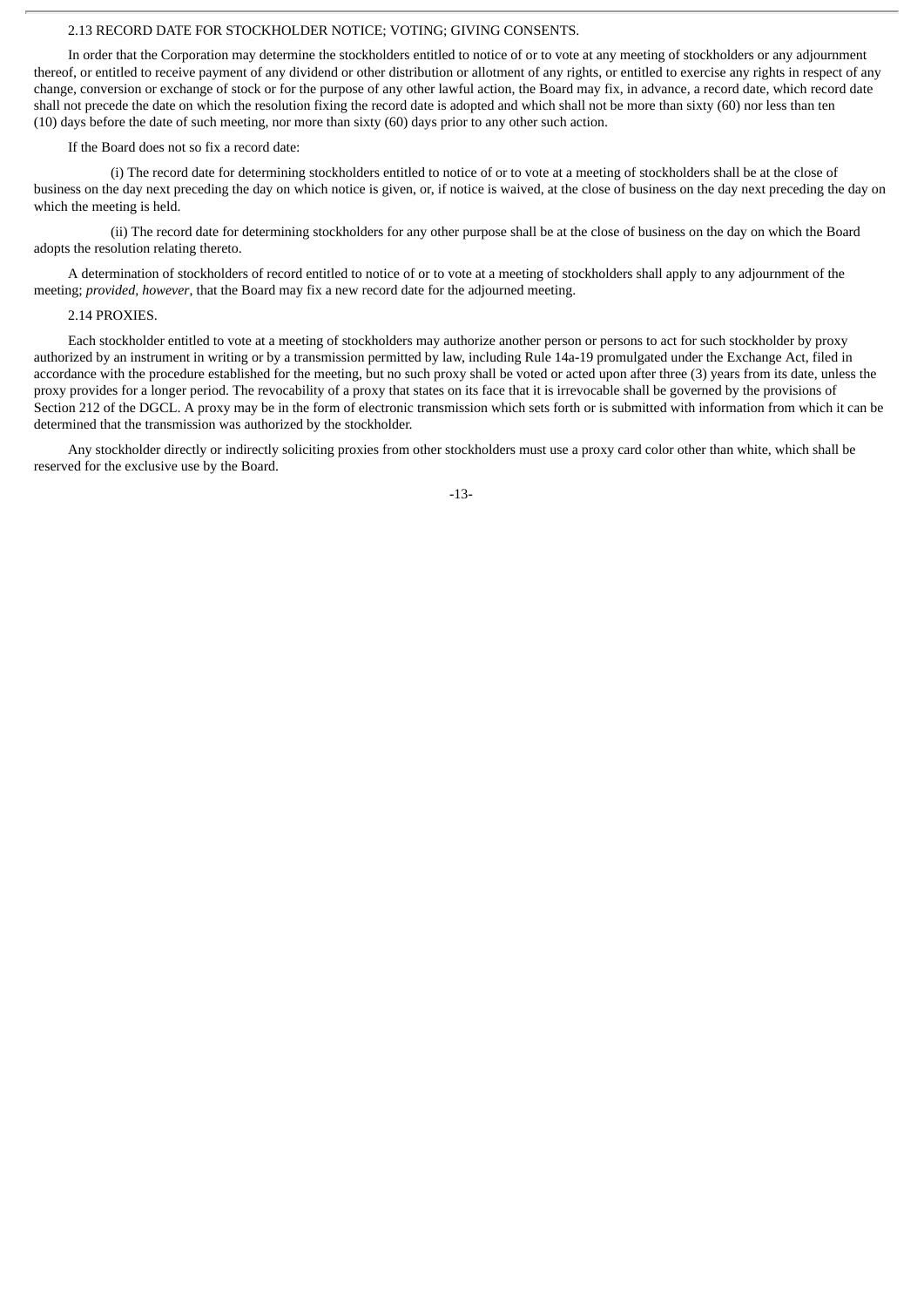#### 2.15 LIST OF STOCKHOLDERS ENTITLED TO VOTE.

The Corporation shall prepare, at least ten (10) days before every meeting of stockholders, a complete list of the stockholders entitled to vote at the meeting, arranged in alphabetical order, and showing the address of each stockholder and the number of shares registered in the name of each stockholder. The Corporation shall not be required to include electronic mail addresses or other electronic contact information on such list. Such list shall be open to the examination of any stockholder, for any purpose germane to the meeting for a period of at least ten (10) days prior to the meeting: (i) on a reasonably accessible electronic network, provided that the information required to gain access to such list is provided with the notice of the meeting, or (ii) during ordinary business hours, at the Corporation's principal executive office. In the event that the Corporation determines to make the list available on an electronic network, the Corporation may take reasonable steps to ensure that such information is available only to stockholders of the Corporation. If the meeting is to be held at a place, then the list shall be produced and kept at the time and place of the meeting during the whole time thereof, and may be inspected by any stockholder who is present. If the meeting is to be held solely by means of remote communication, then the list shall also be open to the examination of any stockholder during the whole time of the meeting on a reasonably accessible electronic network, and the information required to access such list shall be provided with the notice of the meeting. Such list shall presumptively determine the identity of the stockholders entitled to vote at the meeting and the number of shares held by each of them. Except as otherwise provided by law, the stock ledger shall be the only evidence as to who are the stockholders entitled to examine the list of stockholders required by this Section 2.15 or to vote in person or by proxy at any meeting of stockholders.

#### 2.16 INSPECTORS OF ELECTION.

Before any meeting of stockholders, the Board shall appoint an inspector or inspectors of election to act at the meeting or its adjournment and make a written report thereof. The number of inspectors shall be either one (1) or three (3). If any person appointed as inspector fails to appear or fails or refuses to act, then the chairperson of the meeting may, and upon the request of any stockholder or a stockholder's proxy shall, appoint a person to fill that vacancy.

Such inspectors shall:

(i) ascertain the number of shares of capital stock of the corporation outstanding and the voting power of each such share;

(ii) determine the shares of capital stock of the corporation represented at the meeting and the validity of proxies and ballots;

(iii) count all votes and ballots;

(iv) determine and retain for a reasonable period a record of the disposition of any challenges made to any determination by the inspectors;

and

(v) certify their determination of the number of shares of capital stock of the corporation represented at the meeting and such inspectors' count of all votes and ballots.

-14-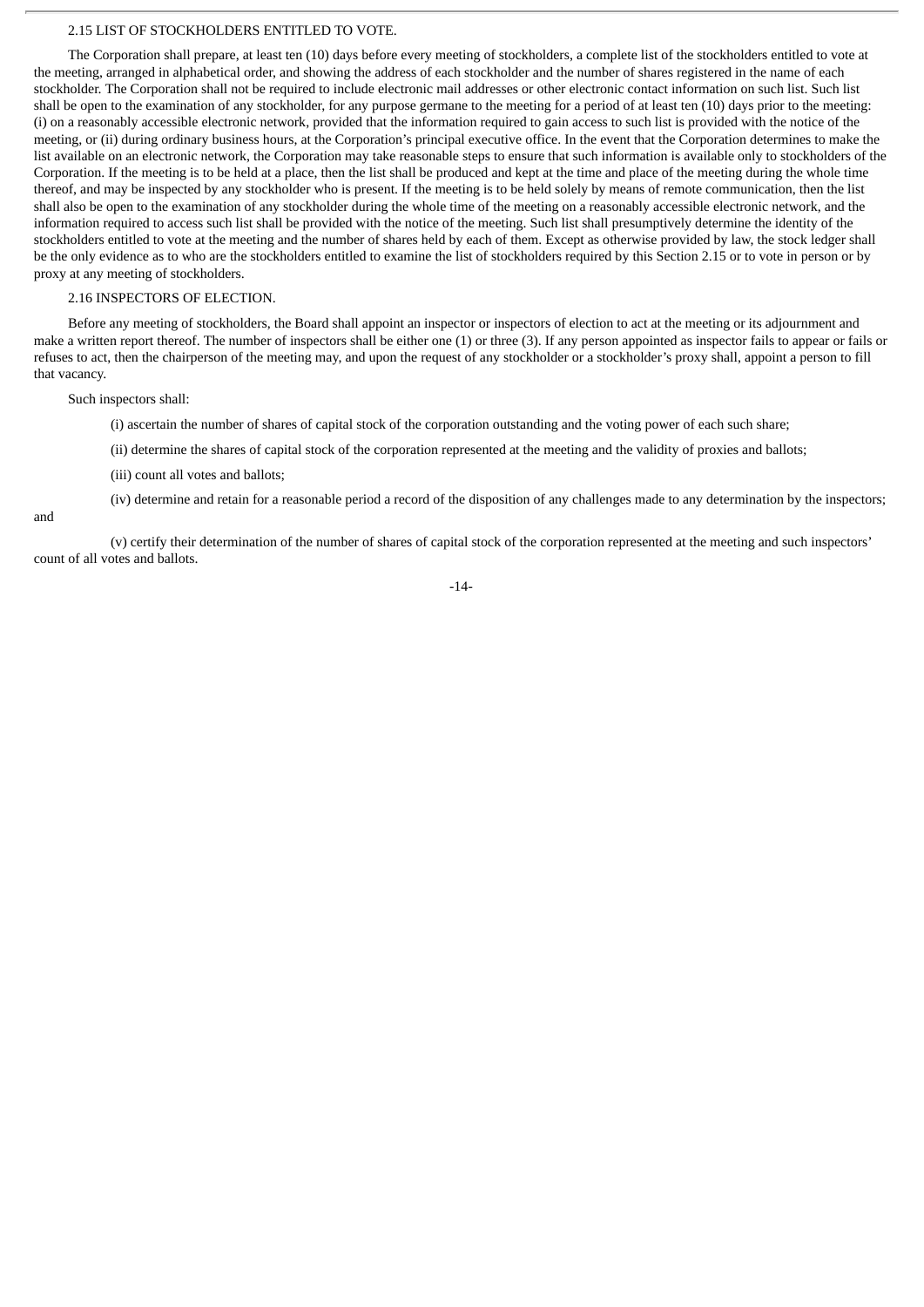(vi) The inspectors of election shall perform their duties impartially, in good faith, to the best of their ability and as expeditiously as is practical. If there are three (3) inspectors of election, the decision, act or certificate of a majority is effective in all respects as the decision, act or certificate of all. Any report or certificate made by the inspectors of election is prima facie evidence of the facts stated therein. The inspectors of election may appoint such persons to assist them in performing their duties as they determine.

#### **ARTICLE III - DIRECTORS**

#### 3.1 POWERS.

Subject to the provisions of the DGCL and any limitations in the Certificate of Incorporation, the business and affairs of the Corporation shall be managed and all corporate powers shall be exercised by or under the direction of the Board.

#### 3.2 NUMBER OF DIRECTORS.

The authorized number of directors shall be determined from time to time by resolution of the Board, provided the Board shall consist of at least one member. No reduction of the authorized number of directors shall have the effect of removing any director before that director's term of office expires.

#### 3.3 ELECTION, QUALIFICATION AND TERM OF OFFICE OF DIRECTORS.

Except as provided in Section 3.4 of these bylaws, each director, including a director elected to fill a vacancy, shall hold office until the expiration of the term for which elected and until such director's successor is elected and qualified or until such director's earlier death, resignation or removal. Directors need not be stockholders unless so required by the Certificate of Incorporation or these bylaws. The Certificate of Incorporation or these bylaws may prescribe other qualifications for directors.

As provided in the Certificate of Incorporation, the directors of the Corporation shall be divided into three (3) classes.

#### 3.4 RESIGNATION AND VACANCIES .

Any director may resign at any time upon notice given in writing or by electronic transmission to the Corporation. The resignation shall take effect at the time specified therein or upon the happening of an event specified therein, and if no time or event is specified, at the time of its receipt. When one or more directors so resigns and the resignation is effective at a future date or upon the happening of an event to occur on a future date, a majority of the directors then in office, including those who have so resigned, shall have power to fill such vacancy or vacancies, the vote thereon to take effect when such resignation or resignations shall become effective, and each director so chosen shall hold office as provided in this section in the filling of other vacancies.

-15-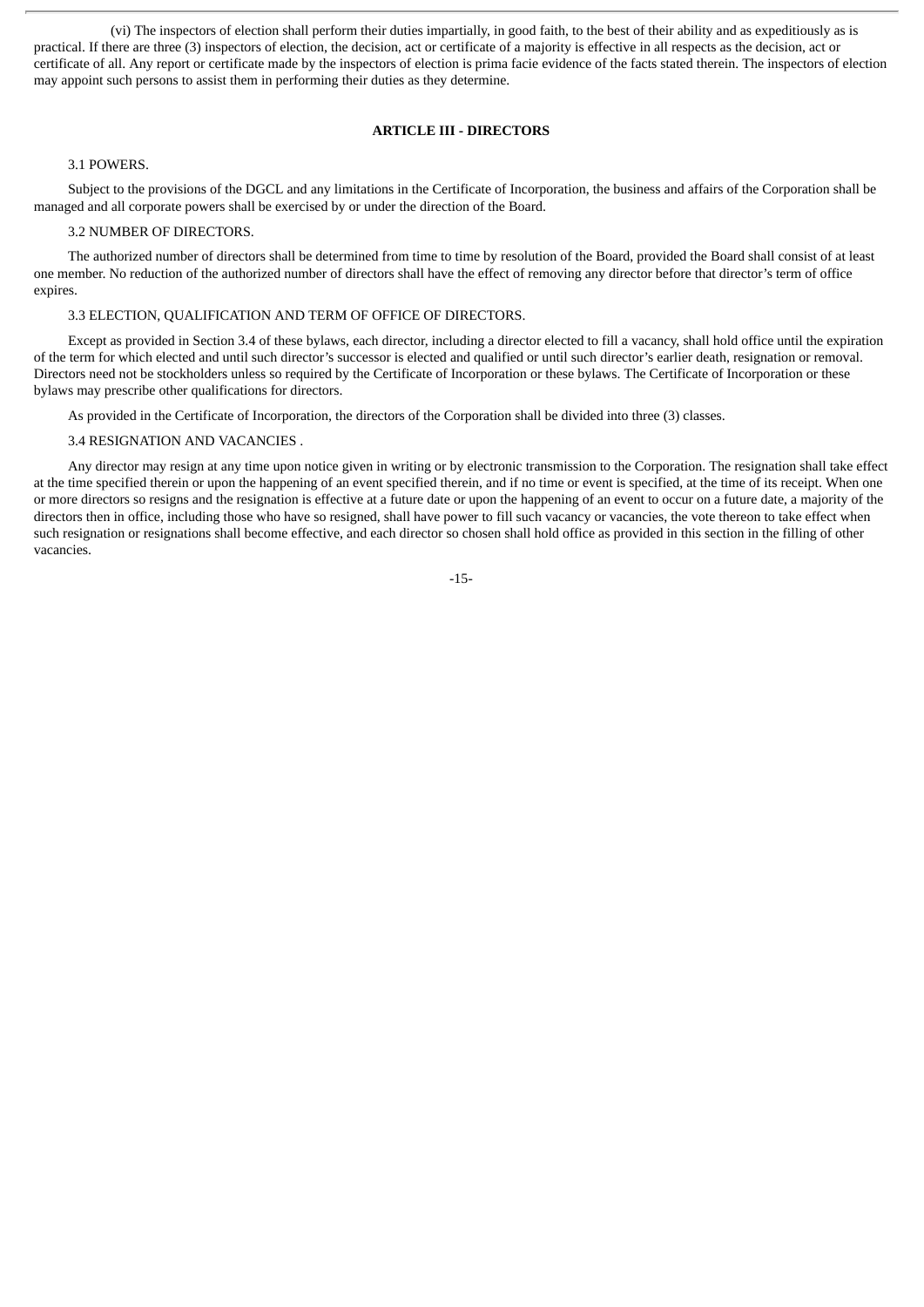Unless otherwise provided in the Certificate of Incorporation or these bylaws, vacancies and newly created directorships resulting from any increase in the authorized number of directors shall, unless the Board determines by resolution that any such vacancies or newly created directorships shall be filled by stockholders, be filled only by a majority of the directors then in office, although less than a quorum, or by a sole remaining director. Any director elected in accordance with the preceding sentence shall hold office for the remainder of the full term of the director for which the vacancy was created or occurred and until such director's successor shall have been elected and qualified. A vacancy in the Board of Directors shall be deemed to exist under these bylaws in the case of the death, removal or resignation of any director.

#### 3.5 PLACE OF MEETINGS; MEETINGS BY TELEPHONE.

The Board may hold meetings, both regular and special, either within or outside the State of Delaware.

Unless otherwise restricted by the Certificate of Incorporation or these bylaws, members of the Board, or any committee designated by the Board, may participate in a meeting of the Board, or any committee, by means of conference telephone or other communications equipment by means of which all persons participating in the meeting can hear each other, and such participation in a meeting pursuant to this bylaw shall constitute presence in person at the meeting.

#### 3.6 REGULAR MEETINGS.

Regular meetings of the Board may be held without notice at such time and at such place as shall from time to time be determined by the Board.

#### 3.7 SPECIAL MEETINGS; NOTICE.

Special meetings of the Board for any purpose or purposes may be called at any time by the chairperson of the Board, the chief executive officer, the president, the secretary or a majority of the authorized number of directors.

Notice of the time and place of special meetings shall be:

- (i) delivered personally by hand, by courier or by telephone;
- (ii) sent by United States first-class mail, postage prepaid;
- (iii) sent by facsimile or electronic mail; or
- (iv) sent by other means of electronic transmission,

directed to each director at that director's address, telephone number, facsimile number or electronic mail address, as the case may be, as shown on the Corporation's records.

#### -16-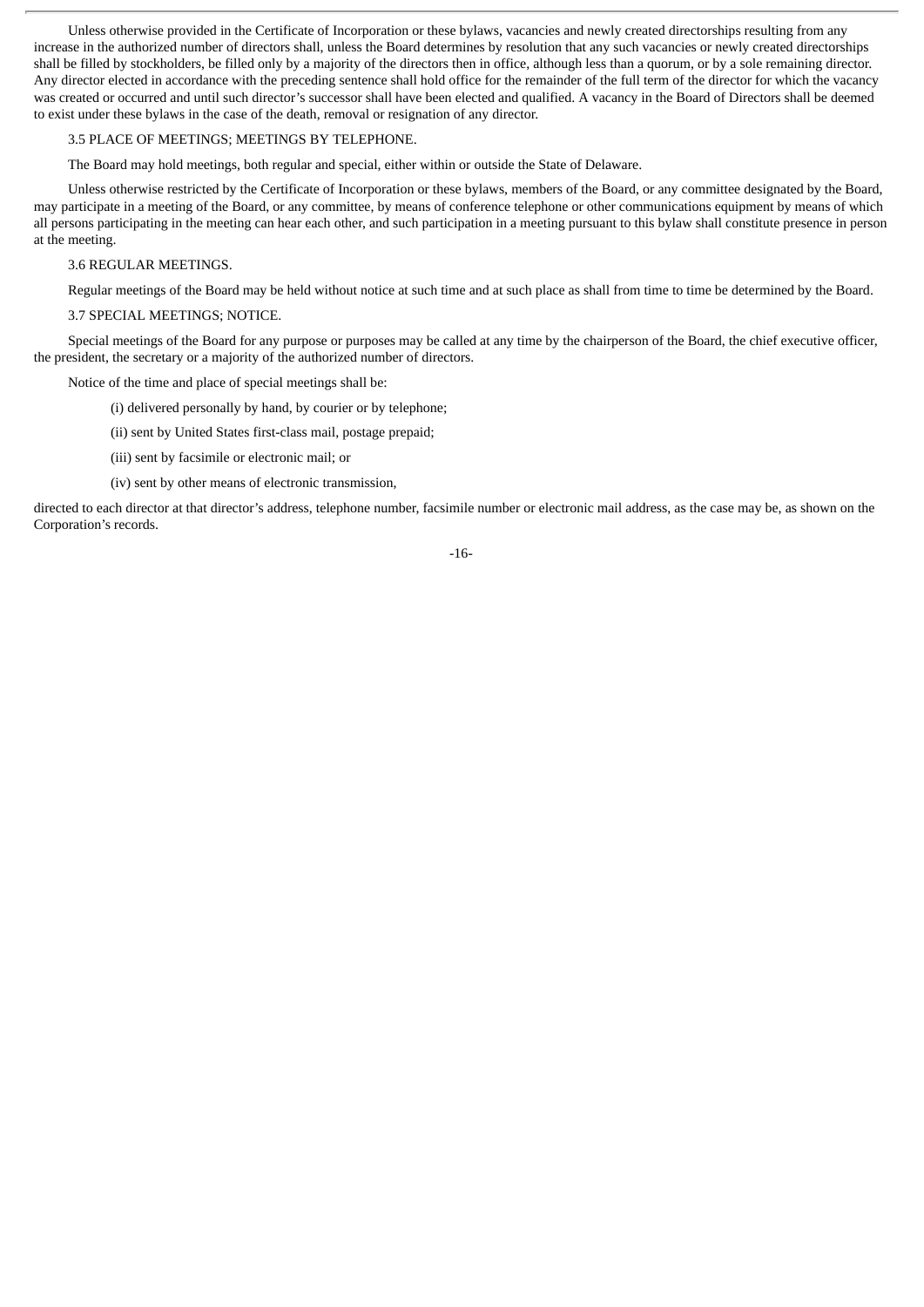If the notice is (i) delivered personally by hand, by courier or by telephone, (ii) sent by facsimile or electronic mail, or (iii) sent by other means of electronic transmission, it shall be delivered or sent at least twenty-four (24) hours before the time of the holding of the meeting. If the notice is sent by U.S. mail, it shall be deposited in the U.S. mail at least four (4) days before the time of the holding of the meeting. Any oral notice may be communicated to the director. The notice need not specify the place of the meeting (if the meeting is to be held at the Corporation's principal executive office) nor the purpose of the meeting.

#### 3.8 QUORUM.

At all meetings of the Board, a majority of the authorized number of directors shall constitute a quorum for the transaction of business. The vote of a majority of the directors present at any meeting at which a quorum is present shall be the act of the Board, except as may be otherwise specifically provided by statute, the Certificate of Incorporation or these bylaws. If a quorum is not present at any meeting of the Board, then the directors present thereat may adjourn the meeting from time to time, without notice other than announcement at the meeting, until a quorum is present.

#### 3.9 BOARD ACTION BY WRITTEN CONSENT WITHOUT A MEETING.

Unless otherwise restricted by the Certificate of Incorporation or these bylaws, any action required or permitted to be taken at any meeting of the Board, or of any committee thereof, may be taken without a meeting if all members of the Board or committee, as the case may be, consent thereto in writing or by electronic transmission and the writing or writings or electronic transmission or transmissions are filed with the minutes of proceedings of the Board or committee. Such filing shall be in paper form if the minutes are maintained in paper form and shall be in electronic form if the minutes are maintained in electronic form.

#### 3.10 FEES AND COMPENSATION OF DIRECTORS.

Unless otherwise restricted by the Certificate of Incorporation or these bylaws, the Board shall have the authority to fix the compensation, including fees and reimbursements of expenses, of directors for services to the Corporation in any capacity.

#### 3.11 REMOVAL OF DIRECTORS.

Except as otherwise provided by the DGCL or the Certificate of Incorporation, the Board of Directors or any individual director may be removed from office at any time, but only with cause by the affirmative vote of the holders of at least sixty six and two thirds percent (66-2/3%) of the voting power of all the then outstanding shares of voting stock of the Corporation with the power to vote at an election of directors (the "Voting Stock").

No reduction of the authorized number of directors shall have the effect of removing any director prior to the expiration of such director's term of office.

-17-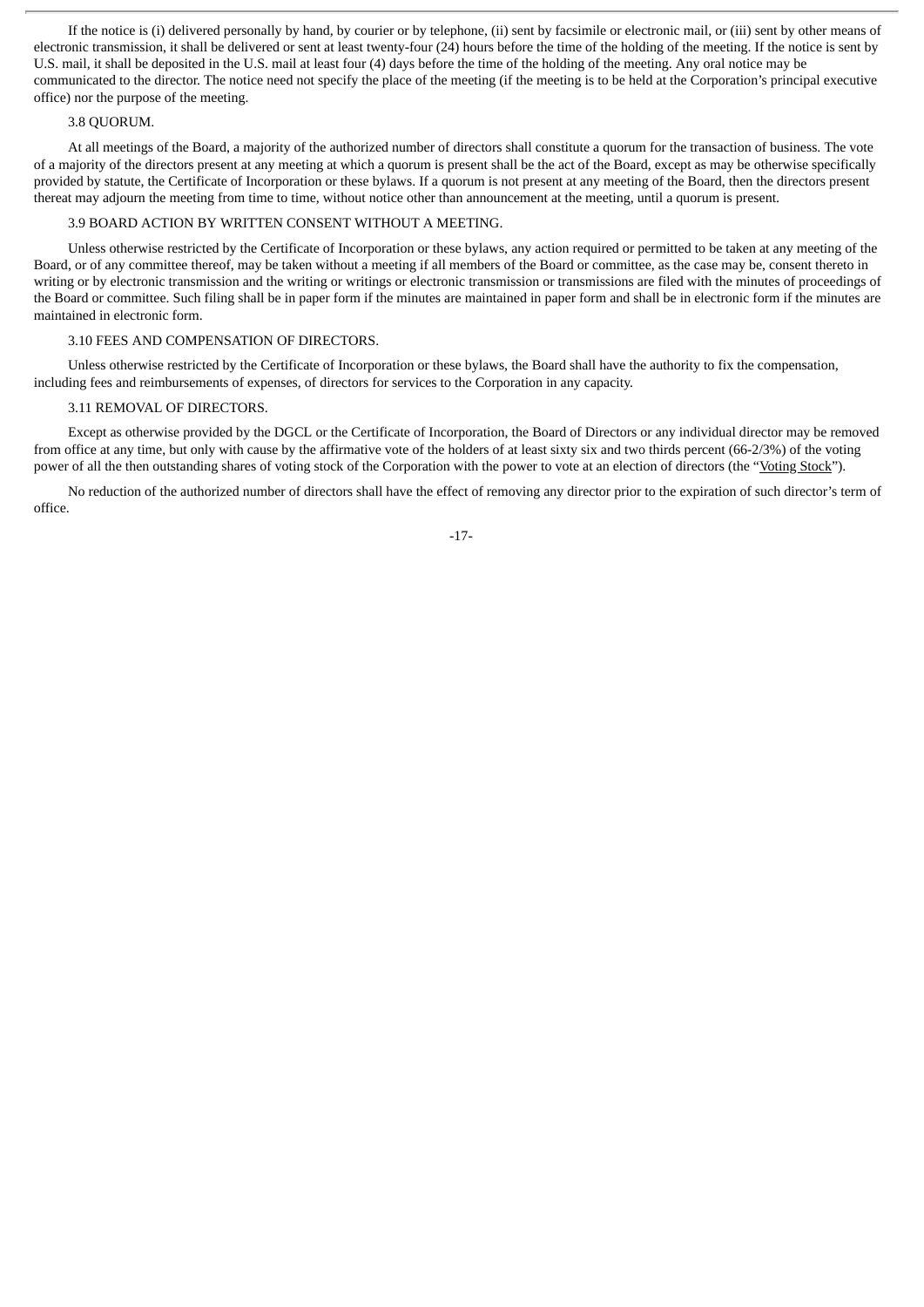#### **ARTICLE IV - COMMITTEES**

#### 4.1 COMMITTEES OF DIRECTORS.

The Board may designate one (1) or more committees, each committee to consist of one (1) or more of the directors of the Corporation. The Board may designate one (1) or more directors as alternate members of any committee, who may replace any absent or disqualified member at any meeting of the committee. In the absence or disqualification of a member of a committee, the member or members thereof present at any meeting and not disqualified from voting, whether or not such member or members constitute a quorum, may unanimously appoint another member of the Board to act at the meeting in the place of any such absent or disqualified member. Any such committee, to the extent provided in the resolution of the Board or in these bylaws, shall have and may exercise all the powers and authority of the Board in the management of the business and affairs of the Corporation, and may authorize the seal of the Corporation to be affixed to all papers that may require it; but no such committee shall have the power or authority to (i) approve or adopt, or recommend to the stockholders, any action or matter expressly required by the DGCL to be submitted to stockholders for approval, or (ii) adopt, amend or repeal any bylaw of the Corporation.

4.2 COMMITTEE MINUTES.

Each committee shall keep regular minutes of its meetings and report the same to the Board when required.

4.3 MEETINGS AND ACTION OF COMMITTEES.

Meetings and actions of committees shall be governed by, and held and taken in accordance with, the provisions of:

(i) Section 3.5 (place of meetings and meetings by telephone);

(ii) Section 3.6 (regular meetings);

(iii) Section 3.7 (special meetings and notice);

(iv) Section 3.8 (quorum);

(v) Section 3.9 (action without a meeting); and

(vi) Section 7.12 (waiver of notice),

with such changes in the context of those bylaws as are necessary to substitute the committee and its members for the Board and its members. *However*:

-18-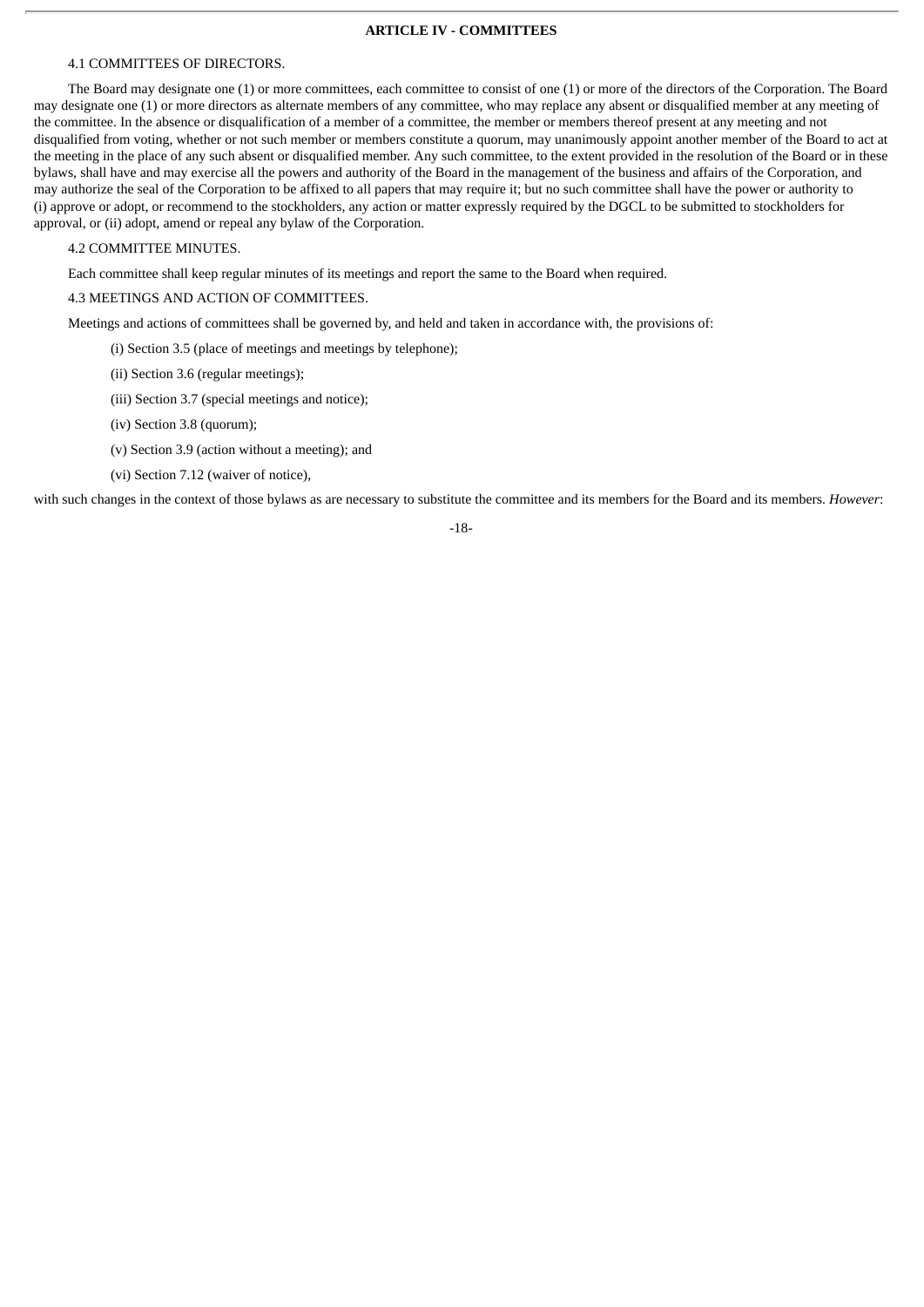(i) the time of regular meetings of committees may be determined either by resolution of the Board or by resolution of the committee;

(ii) special meetings of committees may also be called by resolution of the Board or the chairperson of the applicable committee;

(iii) notice of special meetings of committees shall also be given to all alternate members, who shall have the right to attend all meetings of the committee; and

(iv) the Board may adopt rules for the governance of any committee to override the provisions that would otherwise apply to the committee pursuant to this Section 4.3, provided that such rules do not violate the provisions of the Certificate of Incorporation or applicable law.

#### **ARTICLE V - OFFICERS**

#### 5.1 OFFICERS.

The officers of the Corporation shall be a president and a secretary. The Corporation may also have, at the discretion of the Board, a chairperson of the Board, a vice chairperson of the Board, a chief executive officer, a chief financial officer or treasurer, one (1) or more vice presidents, one (1) or more assistant vice presidents, one (1) or more assistant treasurers, one (1) or more assistant secretaries, and any such other officers as may be appointed in accordance with the provisions of these bylaws. Any number of offices may be held by the same person.

#### 5.2 APPOINTMENT OF OFFICERS.

The Board shall appoint the officers of the Corporation, except such officers as may be appointed in accordance with the provisions of Section 5.3 of these bylaws, subject to the rights, if any, of an officer under any contract of employment.

#### 5.3 SUBORDINATE OFFICERS.

The Board may appoint, or empower the chief executive officer or, in the absence of a chief executive officer, the president, to appoint, such other officers and agents as the business of the Corporation may require. Each of such officers and agents shall hold office for such period, have such authority, and perform such duties as are provided in these bylaws or as the Board may from time to time determine.

#### 5.4 REMOVAL AND RESIGNATION OF OFFICERS.

Subject to the rights, if any, of an officer under any contract of employment, any officer may be removed, either with or without cause, by an affirmative vote of the majority of the Board at any regular or special meeting of the Board or, except in the case of an officer chosen by the Board, by any officer upon whom such power of removal may be conferred by the Board.

-19-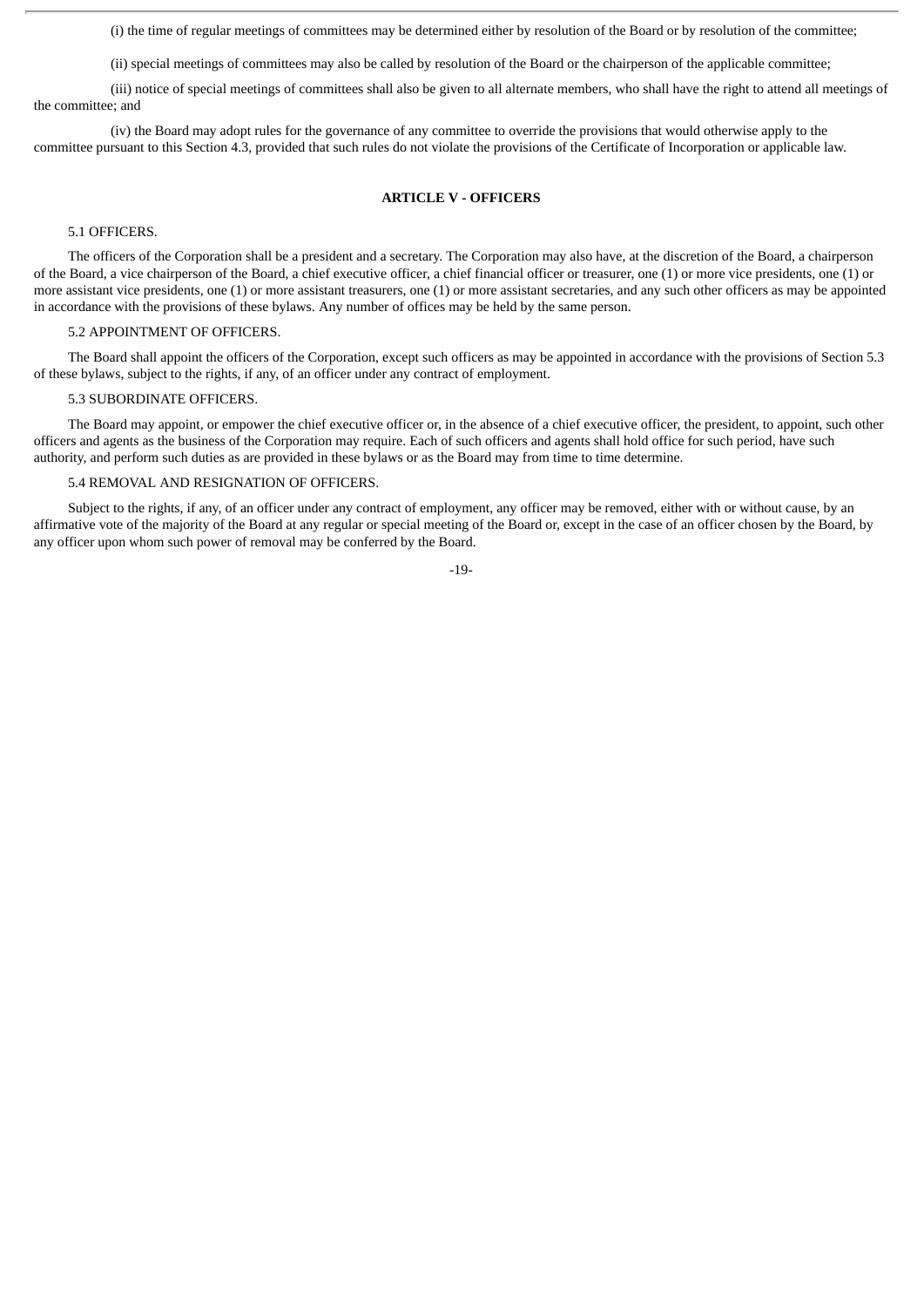Any officer may resign at any time by giving written notice to the Corporation. Any resignation shall take effect at the date of the receipt of that notice or at any later time specified in that notice. Unless otherwise specified in the notice of resignation, the acceptance of the resignation shall not be necessary to make it effective. Any resignation is without prejudice to the rights, if any, of the Corporation under any contract to which the officer is a party.

#### 5.5 VACANCIES IN OFFICES.

Any vacancy occurring in any office of the Corporation shall be filled by the Board or as provided in Section 5.2.

#### 5.6 REPRESENTATION OF SHARES OF OTHER CORPORATIONS.

The chairperson of the Board, the chief executive officer, the president, any vice president, the treasurer, the secretary or assistant secretary of this Corporation, or any other person authorized by the Board , the chief executive officer, the president or a vice president, is authorized to vote, represent and exercise on behalf of this Corporation all rights incident to any and all shares of any other corporation or corporations standing in the name of this Corporation. The authority granted herein may be exercised either by such person directly or by any other person authorized to do so by proxy or power of attorney duly executed by such person having the authority.

# 5.7 AUTHORITY AND DUTIES OF OFFICERS.

All officers of the Corporation shall respectively have such authority and perform such duties in the management of the business of the Corporation as may be designated from time to time by the Board or the stockholders and, to the extent not so provided, as generally pertain to their respective offices, subject to the control of the Board.

#### **ARTICLE VI - RECORDS AND REPORTS**

#### 6.1 MAINTENANCE AND INSPECTION OF RECORDS .

The Corporation shall, either at its principal executive office or at such place or places as designated by the Board, keep a record of its stockholders listing their names and addresses and the number and class of shares held by each stockholder, a copy of these bylaws as amended to date, accounting books and other records.

Any stockholder of record, in person or by attorney or other agent, shall, upon written demand under oath stating the purpose thereof, have the right during the usual hours for business to inspect for any proper purpose the Corporation's stock ledger, a list of its stockholders, and its other books and records and to make copies or extracts therefrom. A proper purpose shall mean a purpose reasonably related to such person's interest as a stockholder. In every instance where an attorney or other agent is the person who seeks the right to inspection, the demand under oath shall be accompanied by a power of attorney or such other writing that authorizes the attorney or other agent so to act on behalf of the stockholder. The demand under oath shall be directed to the Corporation at its registered office in Delaware or at its principal executive office.

-20-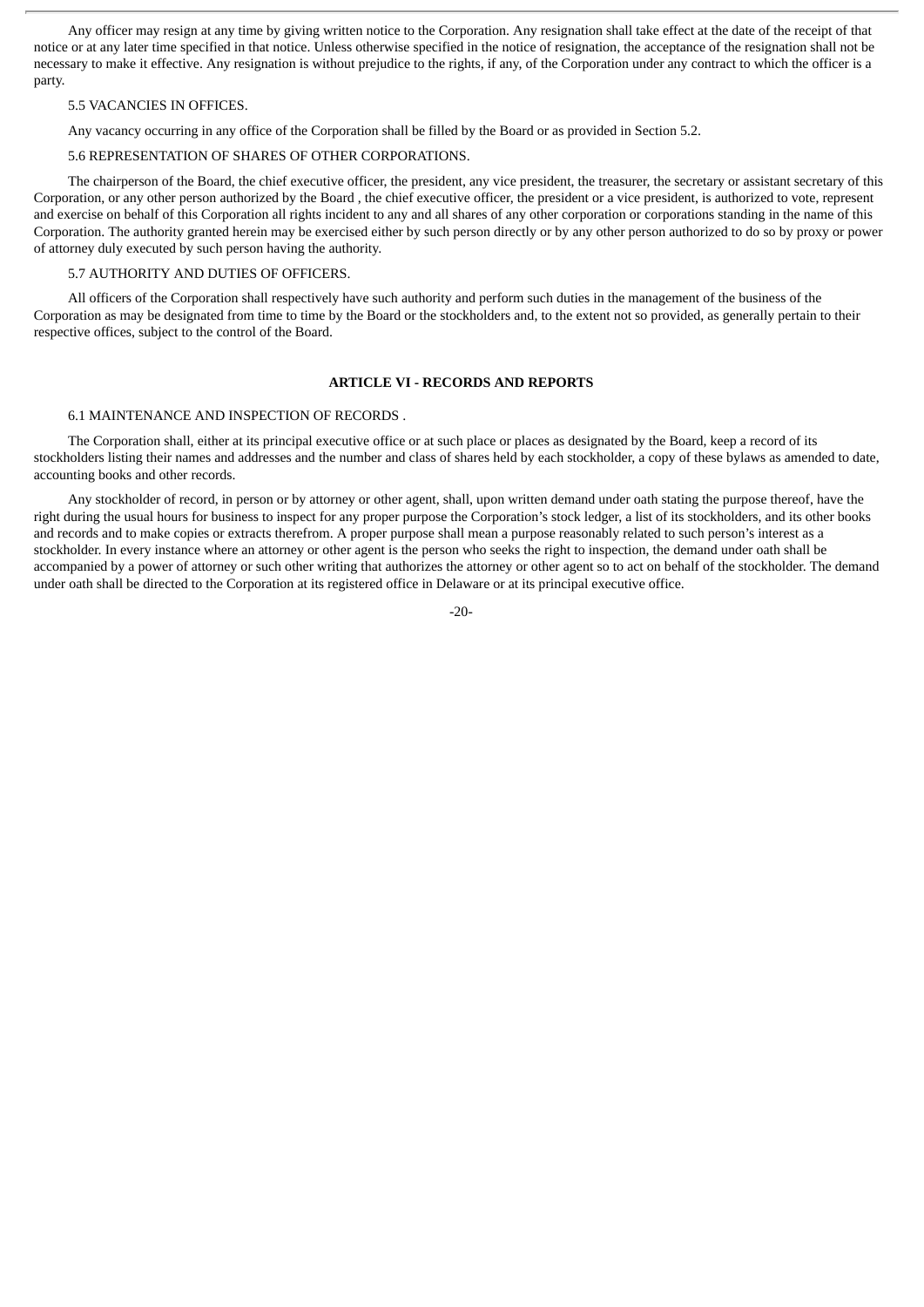#### 6.2 INSPECTION BY DIRECTORS.

Any director shall have the right to examine the Corporation's stock ledger, a list of its stockholders, and its other books and records for a purpose reasonably related to his or her position as a director to the extent such director is entitled to do so under Section 220 of the DGCL.

The Court of Chancery is hereby vested with the exclusive jurisdiction to determine whether a director is entitled to the inspection sought. The Court may summarily order the Corporation to permit the director to inspect any and all books and records, the stock ledger, and the stock list and to make copies or extracts therefrom. The Court may, in its discretion, prescribe any limitations or conditions with reference to the inspection, or award such other and further relief as the Court may deem just and proper.

#### **ARTICLE VII - GENERAL MATTERS**

#### 7.1 EXECUTION OF CORPORATE CONTRACTS AND INSTRUMENTS.

The Board, except as otherwise provided in these bylaws, may authorize any officer or officers, or agent or agents, to enter into any contract or execute any instrument in the name of and on behalf of the Corporation; such authority may be general or confined to specific instances. Unless so authorized or ratified by the Board or within the agency power of an officer, no officer, agent or employee shall have any power or authority to bind the Corporation by any contract or engagement or to pledge its credit or to render it liable for any purpose or for any amount.

#### 7.2 STOCK CERTIFICATES; PARTLY PAID SHARES.

The shares of the Corporation shall be represented by certificates, provided that the Board may provide by resolution that some or all of any or all classes or series of stock shall be uncertificated shares. Any such resolution shall not apply to shares represented by a certificate until such certificate is surrendered to the corporation. Certificates for the shares of stock, if any, shall be in such form as is consistent with the Certificate of Incorporation and applicable law. Every holder of stock represented by a certificate shall be entitled to have a certificate signed by, or in the name of the Corporation by any two authorized officers of the Corporation (it being understood that each of the chairperson or vice-chairperson of the Board, or the president or vice-president, and by the treasurer or an assistant treasurer, or the secretary or an assistant secretary of the Corporation shall be an authorized officer for such purpose), representing the number of shares registered in certificate form. Any or all of the signatures on the certificate may be a facsimile. In case any officer, transfer agent or registrar who has signed or whose facsimile signature has been placed upon a certificate has ceased to be such officer, transfer agent or registrar before such certificate is issued, it may be issued by the Corporation with the same effect as if he or she were such officer, transfer agent or registrar at the date of issue.

-21-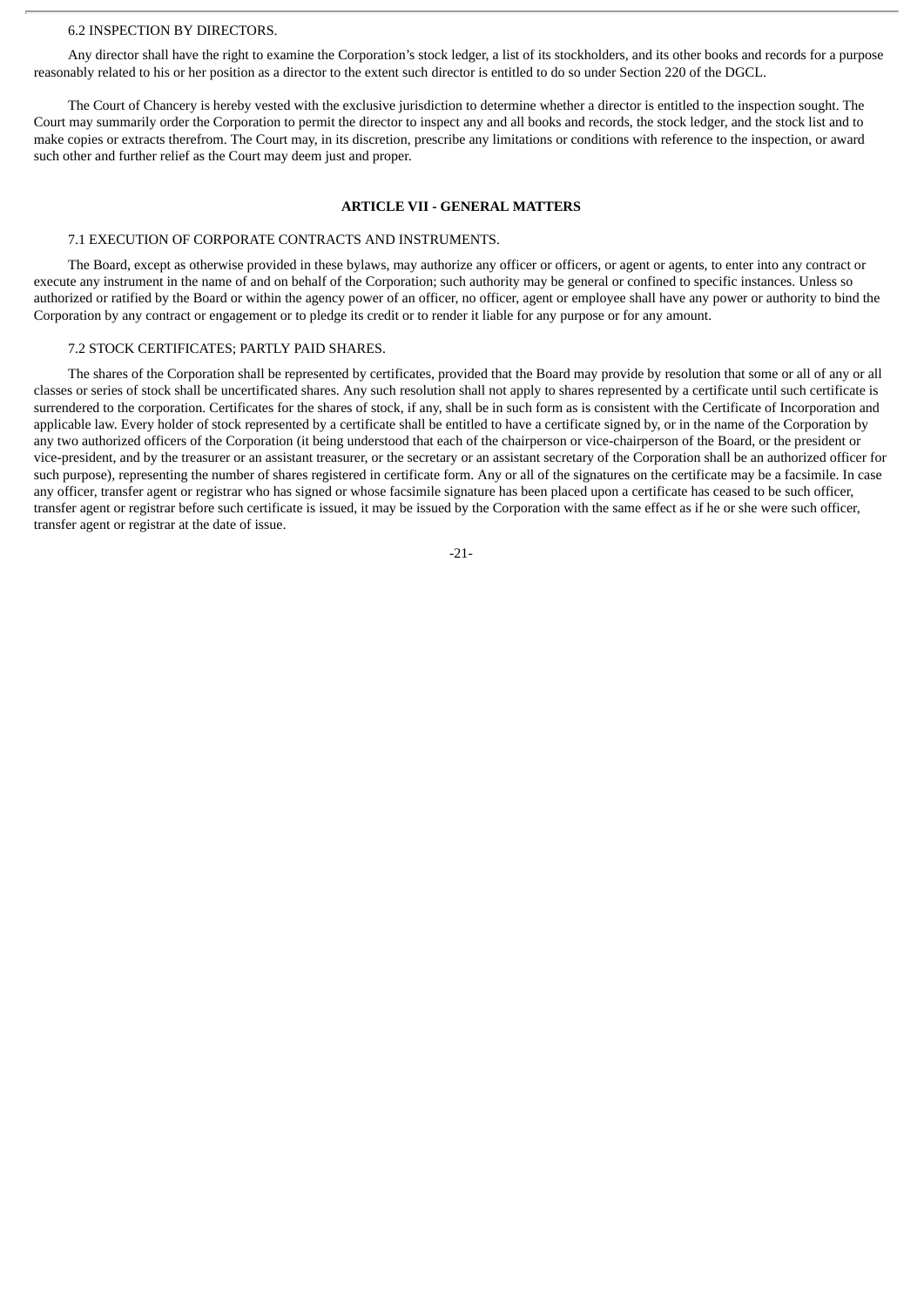The Corporation may issue the whole or any part of its shares as partly paid and subject to call for the remainder of the consideration to be paid therefor. Upon the face or back of each stock certificate issued to represent any such partly paid shares, upon the books and records of the Corporation in the case of uncertificated partly paid shares, the total amount of the consideration to be paid therefor and the amount paid thereon shall be stated. Upon the declaration of any dividend on fully paid shares, the Corporation shall declare a dividend upon partly paid shares of the same class, but only upon the basis of the percentage of the consideration actually paid thereon.

#### 7.3 SPECIAL DESIGNATION ON CERTIFICATES.

If the Corporation is authorized to issue more than one class of stock or more than one series of any class, then the powers, the designations, the preferences and the relative, participating, optional or other special rights of each class of stock or series thereof and the qualifications, limitations or restrictions of such preferences and/or rights shall be set forth in full or summarized on the face or back of the certificate that the Corporation shall issue to represent such class or series of stock; *provided, however*, that, except as otherwise provided in Section 202 of the DGCL, in lieu of the foregoing requirements, there may be set forth on the face or back of the certificate that the Corporation shall issue to represent such class or series of stock a statement that the Corporation will furnish without charge to each stockholder who so requests the powers, the designations, the preferences and the relative, participating, optional or other special rights of each class of stock or series thereof and the qualifications, limitations or restrictions of such preferences and/or rights.

#### 7.4 LOST CERTIFICATES.

Except as provided in this Section 7.4, no new certificates for shares shall be issued to replace a previously issued certificate unless the latter is surrendered to the Corporation and cancelled at the same time. The Corporation may issue a new certificate of stock or uncertificated shares in the place of any certificate theretofore issued by it, alleged to have been lost, stolen or destroyed, and the Corporation may require the owner of the lost, stolen or destroyed certificate, or such owner's legal representative, to give the Corporation a bond sufficient to indemnify it against any claim that may be made against it on account of the alleged loss, theft or destruction of any such certificate or the issuance of such new certificate or uncertificated shares.

#### 7.5 CONSTRUCTION; DEFINITIONS.

Unless the context requires otherwise, the general provisions, rules of construction and definitions in the DGCL shall govern the construction of these bylaws. Without limiting the generality of this provision, the singular number includes the plural, the plural number includes the singular, and the term "person" includes both a corporation and a natural person.

#### 7.6 DIVIDENDS.

The Board, subject to any restrictions contained in either (i) the DGCL or (ii) the Certificate of Incorporation, may declare and pay dividends upon the shares of its capital stock. Dividends may be paid in cash, in property or in shares of the Corporation's capital stock.

-22-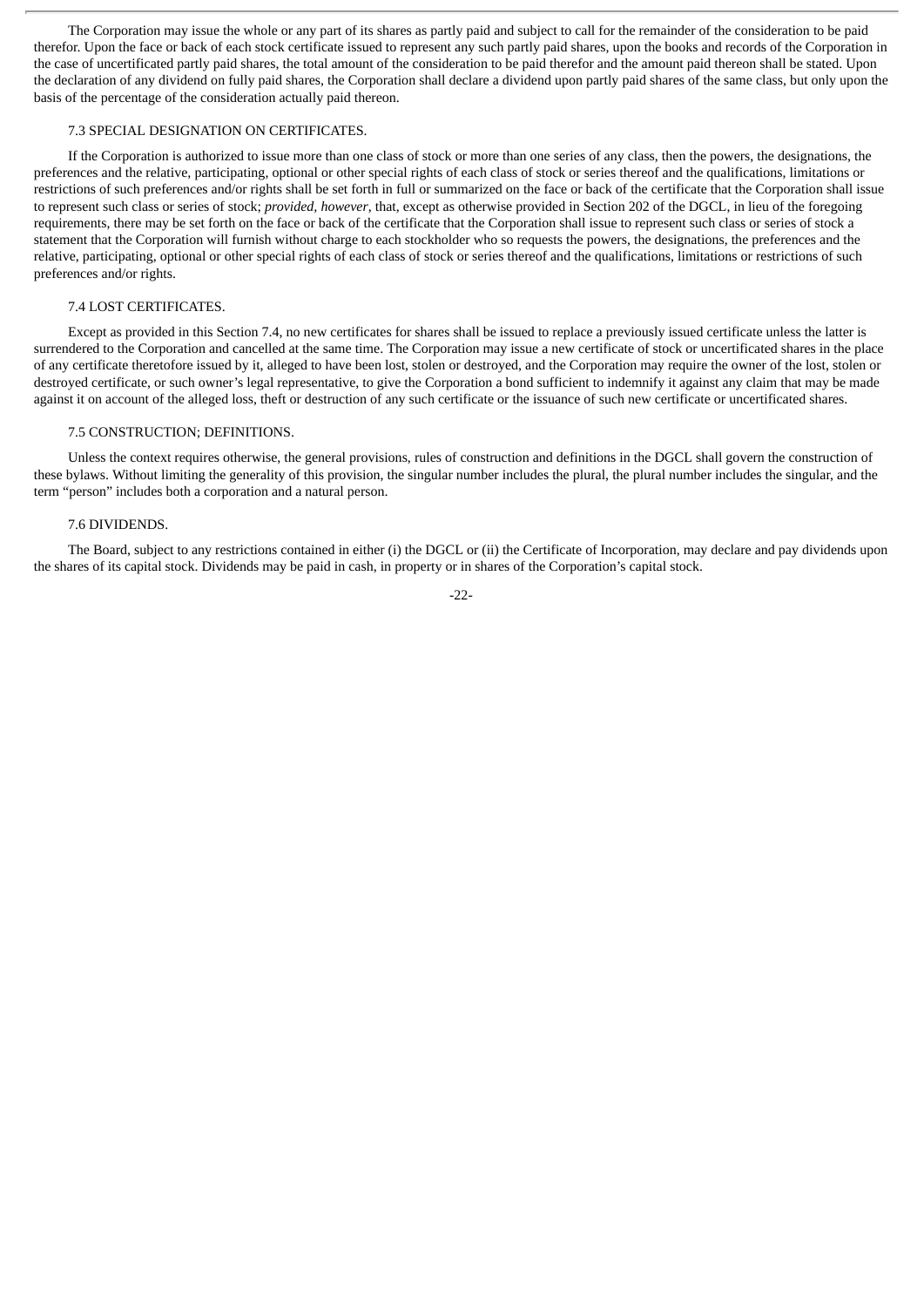The Board may set apart out of any of the funds of the Corporation available for dividends a reserve or reserves for any proper purpose and may abolish any such reserve. Such purposes shall include but not be limited to equalizing dividends, repairing or maintaining any property of the Corporation, and meeting contingencies.

#### 7.7 FISCAL YEAR.

The fiscal year of the Corporation shall be fixed by resolution of the Board and may be changed by the Board.

#### 7.8 SEAL.

The Corporation may adopt a corporate seal, which shall be adopted and which may be altered by the Board. The Corporation may use the corporate seal by causing it or a facsimile thereof to be impressed or affixed or in any other manner reproduced.

#### 7.9 TRANSFER OF STOCK.

Shares of the Corporation shall be transferable in the manner prescribed by law and in these bylaws. Shares of stock of the Corporation shall be transferred on the books of the Corporation only by the holder of record thereof or by such holder's attorney duly authorized in writing, upon surrender to the Corporation of the certificate or certificates representing such shares endorsed by the appropriate person or persons (or by delivery of duly executed instructions with respect to uncertificated shares), with such evidence of the authenticity of such endorsement or execution, transfer, authorization and other matters as the Corporation may reasonably require, and accompanied by all necessary stock transfer stamps. No transfer of stock shall be valid as against the Corporation for any purpose until it shall have been entered in the stock records of the Corporation by an entry showing the names of the persons from and to whom it was transferred.

#### 7.10 STOCK TRANSFER AGREEMENTS.

The Corporation shall have power to enter into and perform any agreement with any number of stockholders of any one or more classes of stock of the Corporation to restrict the transfer of shares of stock of the Corporation of any one or more classes owned by such stockholders in any manner not prohibited by the DGCL.

#### 7.11 REGISTERED STOCKHOLDERS.

#### The Corporation:

(i) shall be entitled to recognize the exclusive right of a person registered on its books as the owner of shares to receive dividends and to vote as such owner; and

-23-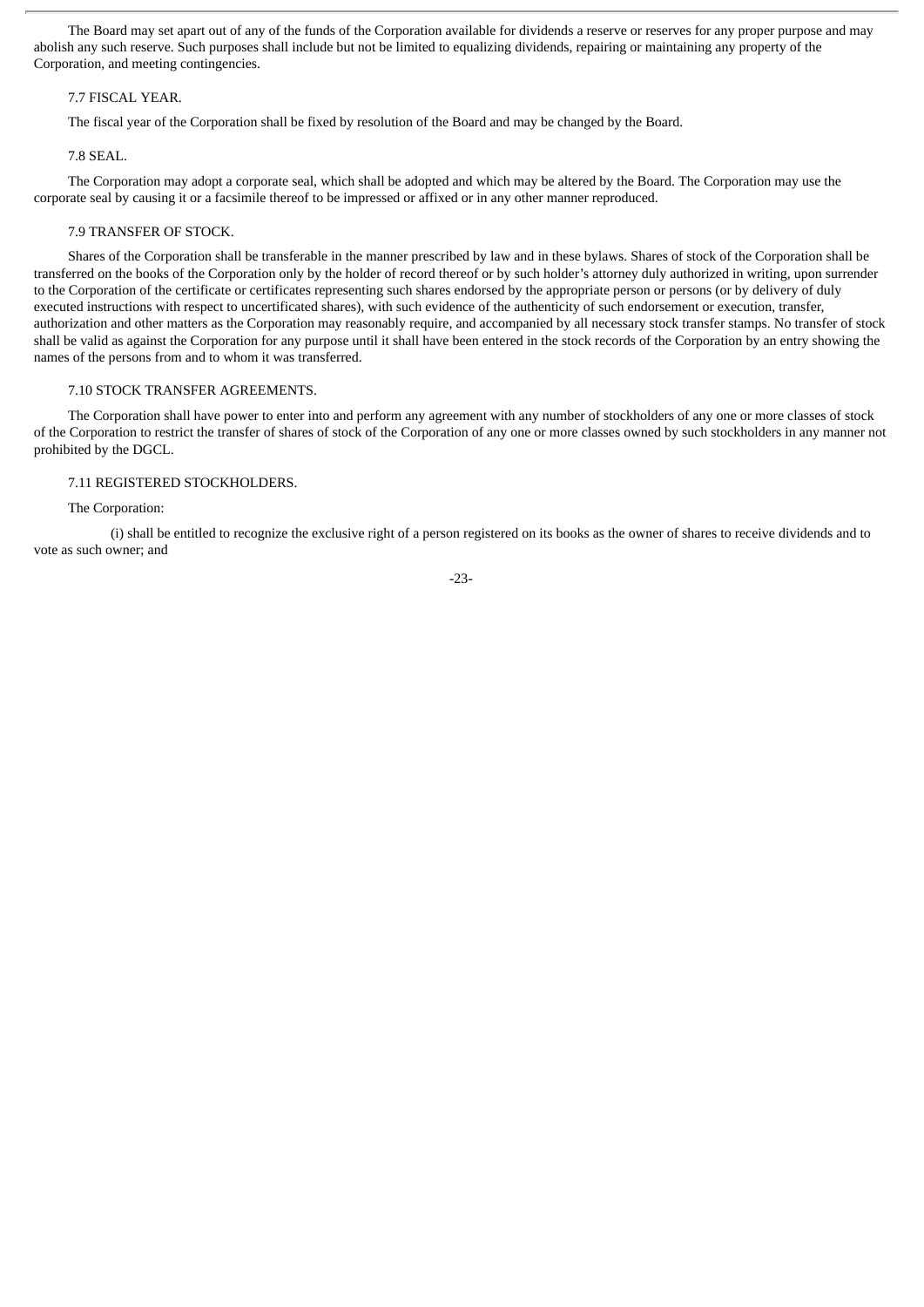(ii) shall not be bound to recognize any equitable or other claim to or interest in such share or shares on the part of another person, whether or not it shall have express or other notice thereof, except as otherwise provided by the laws of Delaware.

# 7.12 WAIVER OF NOTICE.

Whenever notice is required to be given under any provision of the DGCL, the Certificate of Incorporation or these bylaws, a written waiver, signed by the person entitled to notice, or a waiver by electronic transmission by the person entitled to notice, whether before or after the time of the event for which notice is to be given, shall be deemed equivalent to notice. Attendance of a person at a meeting shall constitute a waiver of notice of such meeting, except when the person attends a meeting for the express purpose of objecting at the beginning of the meeting, to the transaction of any business because the meeting is not lawfully called or convened. Neither the business to be transacted at, nor the purpose of, any regular or special meeting of the stockholders need be specified in any written waiver of notice or any waiver by electronic transmission unless so required by the Certificate of Incorporation or these bylaws.

#### **ARTICLE VIII - NOTICE BY ELECTRONIC TRANSMISSION**

#### 8.1 DELIVERY OF NOTICE; NOTICE BY ELECTRONIC TRANSMISSION.

Without limiting the manner by which notice otherwise may be given effectively to stockholders, any notice to stockholders given by the Corporation under any provisions of the DGCL, the Certificate of Incorporation, or these bylaws may be given in writing directed to the stockholder's mailing address (or by electronic transmission directed to the stockholder's electronic mail address, as applicable) as it appears on the records of the Corporation and shall be given (1) if mailed, when the notice is deposited in the U.S. mail, postage prepaid, (2) if delivered by courier service, the earlier of when the notice is received or left at such stockholder's address or (3) if given by electronic mail, when directed to such stockholder's electronic mail address unless the stockholder has notified the Corporation in writing or by electronic transmission of an objection to receiving notice by electronic mail. A notice by electronic mail must include a prominent legend that the communication is an important notice regarding the Corporation.

Without limiting the manner by which notice otherwise may be given effectively to stockholders, any notice to stockholders given by the Corporation under any provision of the DGCL, the Certificate of Incorporation or these bylaws shall be effective if given by a form of electronic transmission consented to by the stockholder to whom the notice is given. Any such consent shall be revocable by the stockholder by written notice or electronic transmission to the Corporation. Notwithstanding the provisions of this paragraph, the Corporation may give a notice by electronic mail in accordance with the first paragraph of this section without obtaining the consent required by this paragraph.

-24-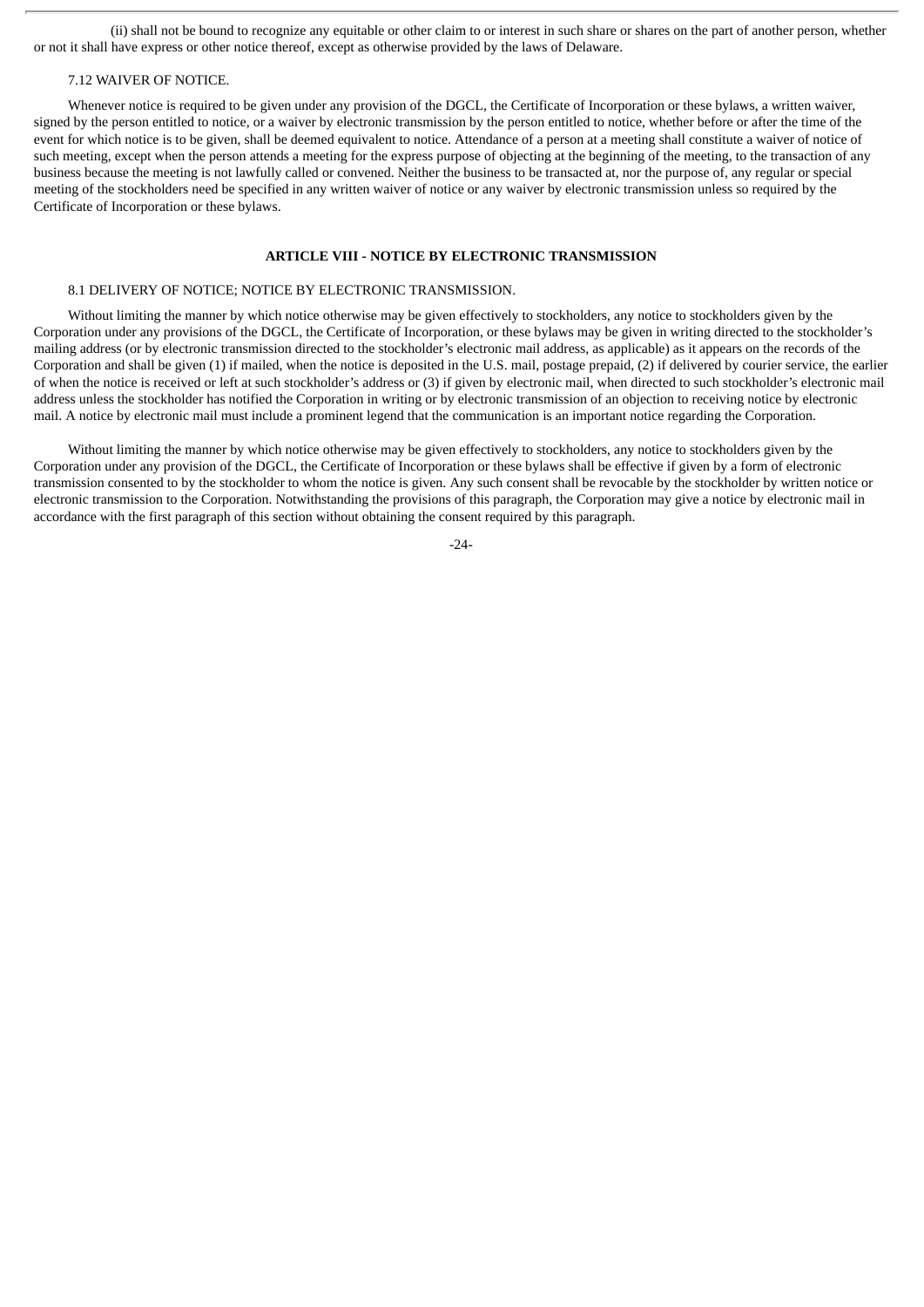Any notice given pursuant to the preceding paragraph shall be deemed given:

- (i) if by facsimile telecommunication, when directed to a number at which the stockholder has consented to receive notice;
- (ii) if by a posting on an electronic network together with separate notice to the stockholder of such specific posting, upon the later of (A) such posting and (B) the giving of such separate notice; and
- (iii) if by any other form of electronic transmission, when directed to the stockholder.

Notwithstanding the foregoing, a notice may not be given by an electronic transmission from and after the time that (1) the Corporation is unable to deliver by such electronic transmission two (2) consecutive notices given by the Corporation and (2) such inability becomes known to the Secretary or an Assistant Secretary of the Corporation or to the transfer agent, or other person responsible for the giving of notice, provided, however, the inadvertent failure to discover such inability shall not invalidate any meeting or other action.

An affidavit of the Secretary or an Assistant Secretary or of the transfer agent or other agent of the Corporation that the notice has been given shall, in the absence of fraud, be prima facie evidence of the facts stated therein.

#### **ARTICLE IX - INDEMNIFICATION**

#### 9.1 INDEMNIFICATION OF DIRECTORS AND OFFICERS.

The Corporation shall indemnify and hold harmless, to the fullest extent permitted by the DGCL as it presently exists or may hereafter be amended, any director or officer of the Corporation who was or is made or is threatened to be made a party or is otherwise involved in any action, suit or proceeding, whether civil, criminal, administrative or investigative (a "Proceeding") by reason of the fact that he or she, or a person for whom he or she is the legal representative, is or was a director or officer of the Corporation or is or was serving at the request of the Corporation as a director, officer, employee or agent of another corporation or of a partnership, joint venture, trust, enterprise or non-profit entity, including service with respect to employee benefit plans, against all liability and loss suffered and expenses (including attorneys' fees, judgments, fines, ERISA excise taxes or penalties and amounts paid in settlement) reasonably incurred by such person in connection with any such Proceeding. Notwithstanding the preceding sentence, except as otherwise provided in Section 9.4, the Corporation shall be required to indemnify a person in connection with a Proceeding initiated by such person only if the Proceeding was authorized in the specific case by the Board.

#### 9.2 INDEMNIFICATION OF OTHERS.

The Corporation shall have the power to indemnify and hold harmless, to the fullest extent permitted by applicable law as it presently exists or may hereafter be amended, any employee or agent of the Corporation who was or is made or is threatened to be made a party or is otherwise

-25-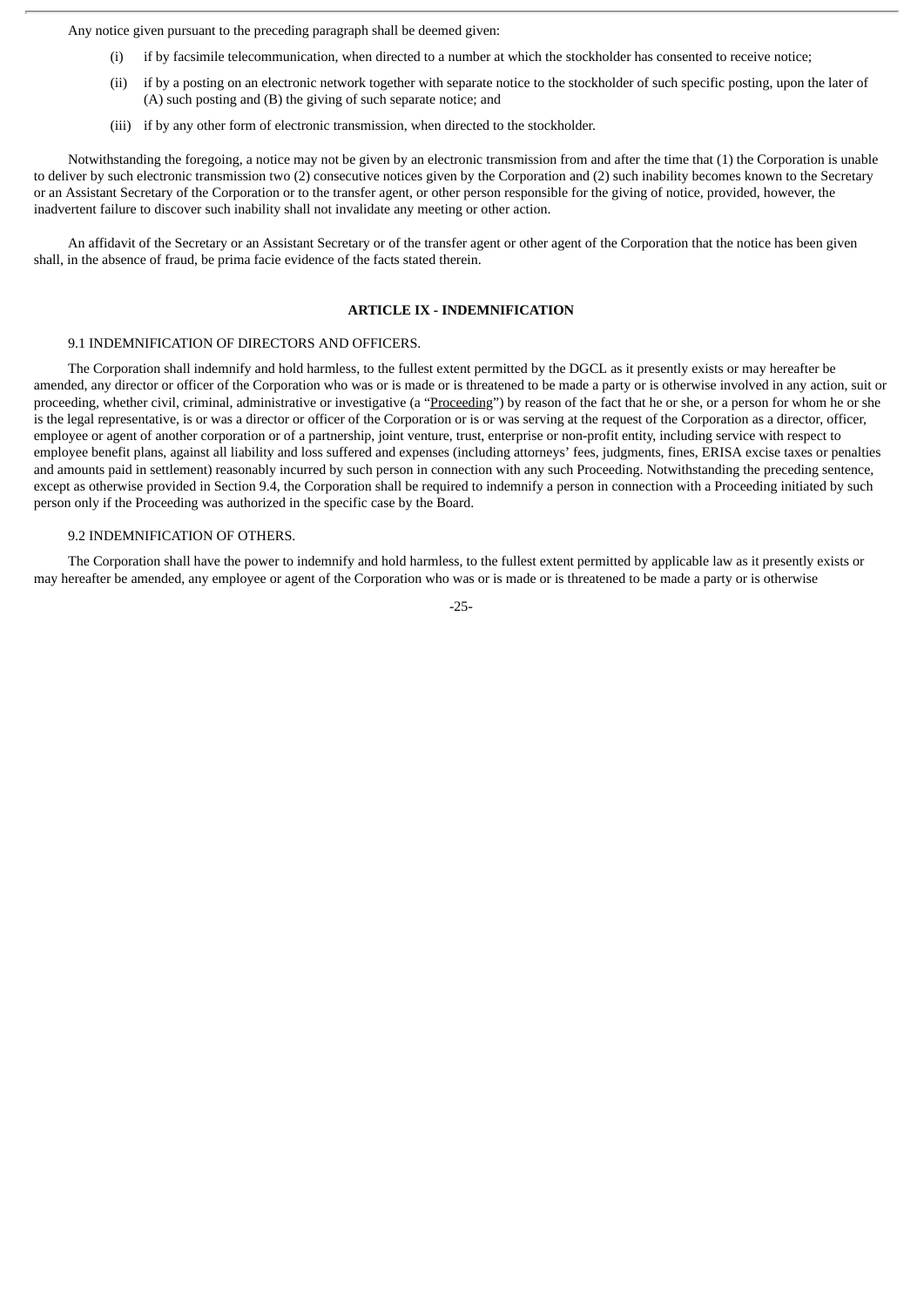involved in any Proceeding by reason of the fact that he or she, or a person for whom he or she is the legal representative, is or was an employee or agent of the Corporation or is or was serving at the request of the Corporation as a director, officer, employee or agent of another corporation or of a partnership, joint venture, trust, enterprise or non-profit entity, including service with respect to employee benefit plans, against all liability and loss suffered and expenses reasonably incurred by such person in connection with any such Proceeding.

# 9.3 PREPAYMENT OF EXPENSES.

The Corporation shall to the fullest extent not prohibited by applicable law pay the expenses (including attorneys' fees) incurred by any officer or director of the Corporation, and may pay the expenses incurred by any employee or agent of the Corporation, in defending any Proceeding in advance of its final disposition; *provided, however*, that, to the extent required by law, such payment of expenses in advance of the final disposition of the Proceeding shall be made only upon receipt of an undertaking by the person to repay all amounts advanced if it should be ultimately determined that the person is not entitled to be indemnified under this Article IX or otherwise.

#### 9.4 DETERMINATION; CLAIM.

If a claim for indemnification (following the final disposition of such Proceeding) or advancement of expenses under this Article IX is not paid in full within sixty (60) days after a written claim therefor has been received by the Corporation the claimant may file suit to recover the unpaid amount of such claim and, if successful in whole or in part, shall be entitled to be paid the expense of prosecuting such claim to the fullest extent permitted by law. In any such action the Corporation shall have the burden of proving that the claimant was not entitled to the requested indemnification or payment of expenses under applicable law.

#### 9.5 NON-EXCLUSIVITY OF RIGHTS.

The rights conferred on any person by this Article IX shall not be exclusive of any other rights which such person may have or hereafter acquire under any statute, provision of the Certificate of Incorporation, these bylaws, agreement, vote of stockholders or disinterested directors or otherwise.

#### 9.6 INSURANCE.

The Corporation may purchase and maintain insurance on behalf of any person who is or was a director, officer, employee or agent of the Corporation, or is or was serving at the request of the Corporation as a director, officer, employee or agent of another corporation, partnership, joint venture, trust enterprise or non-profit entity against any liability asserted against him or her and incurred by him or her in any such capacity, or arising out of his or her status as such, whether or not the Corporation would have the power to indemnify him or her against such liability under the provisions of the DGCL.

-26-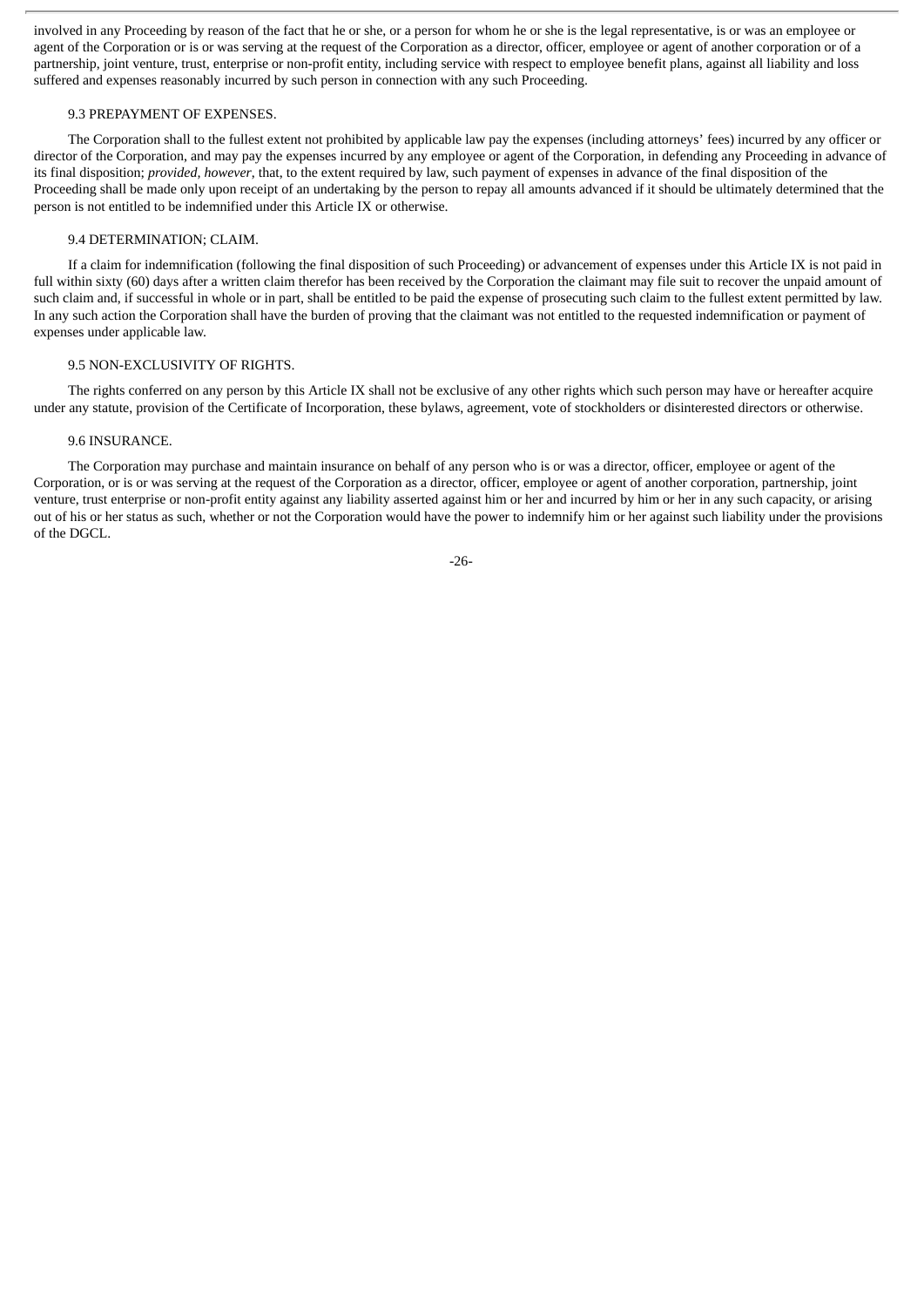#### 9.7 OTHER INDEMNIFICATION.

The Corporation's obligation, if any, to indemnify or advance expenses to any person who was or is serving at its request as a director, officer, employee or agent of another corporation, partnership, joint venture, trust, enterprise or non-profit entity shall be reduced by any amount such person may collect as indemnification or advancement of expenses from such other corporation, partnership, joint venture, trust, enterprise or non-profit enterprise.

#### 9.8 CONTINUATION OF INDEMNIFICATION.

The rights to indemnification and to prepayment of expenses provided by, or granted pursuant to, this Article IX shall continue notwithstanding that the person has ceased to be a director or officer of the Corporation and shall inure to the benefit of the estate, heirs, executors, administrators, legatees and distributees of such person.

#### 9.9 AMENDMENT OR REPEAL.

The provisions of this Article IX shall constitute a contract between the Corporation, on the one hand, and, on the other hand, each individual who serves or has served as a director or officer of the Corporation (whether before or after the adoption of these bylaws), in consideration of such person's performance of such services, and pursuant to this Article IX the Corporation intends to be legally bound to each such current or former director or officer of the Corporation. With respect to current and former directors and officers of the Corporation, the rights conferred under this Article IX are present contractual rights and such rights are fully vested, and shall be deemed to have vested fully, immediately upon adoption of theses bylaws. With respect to any directors or officers of the Corporation who commence service following adoption of these bylaws, the rights conferred under this provision shall be present contractual rights and such rights shall fully vest, and be deemed to have vested fully, immediately upon such director or officer commencing service as a director or officer of the Corporation. Any repeal or modification of the foregoing provisions of this Article IX shall not adversely affect any right or protection (i) hereunder of any person in respect of any act or omission occurring prior to the time of such repeal or modification or (ii) under any agreement providing for indemnification or advancement of expenses to an officer or director of the Corporation in effect prior to the time of such repeal or modification.

#### **ARTICLE X - AMENDMENTS**

Subject to the limitations set forth in Section 9.9 of these bylaws or the provisions of the certificate of incorporation, the Board is expressly empowered to adopt, amend or repeal the bylaws of the Corporation. Any adoption, amendment or repeal of the bylaws of the Corporation by the Board shall require the approval of a majority of the authorized number of directors. The stockholders also shall have power to adopt, amend or repeal the bylaws of the Corporation; *provided, however*, that, in addition to any vote of the holders of any class or series of stock of the Corporation required by law or by the Certificate of Incorporation, such action by stockholders shall require the affirmative vote of the holders of at least sixty-six and two-thirds percent (66-2/3%) of the voting power of all of the then-outstanding shares of the Voting Stock.

-27-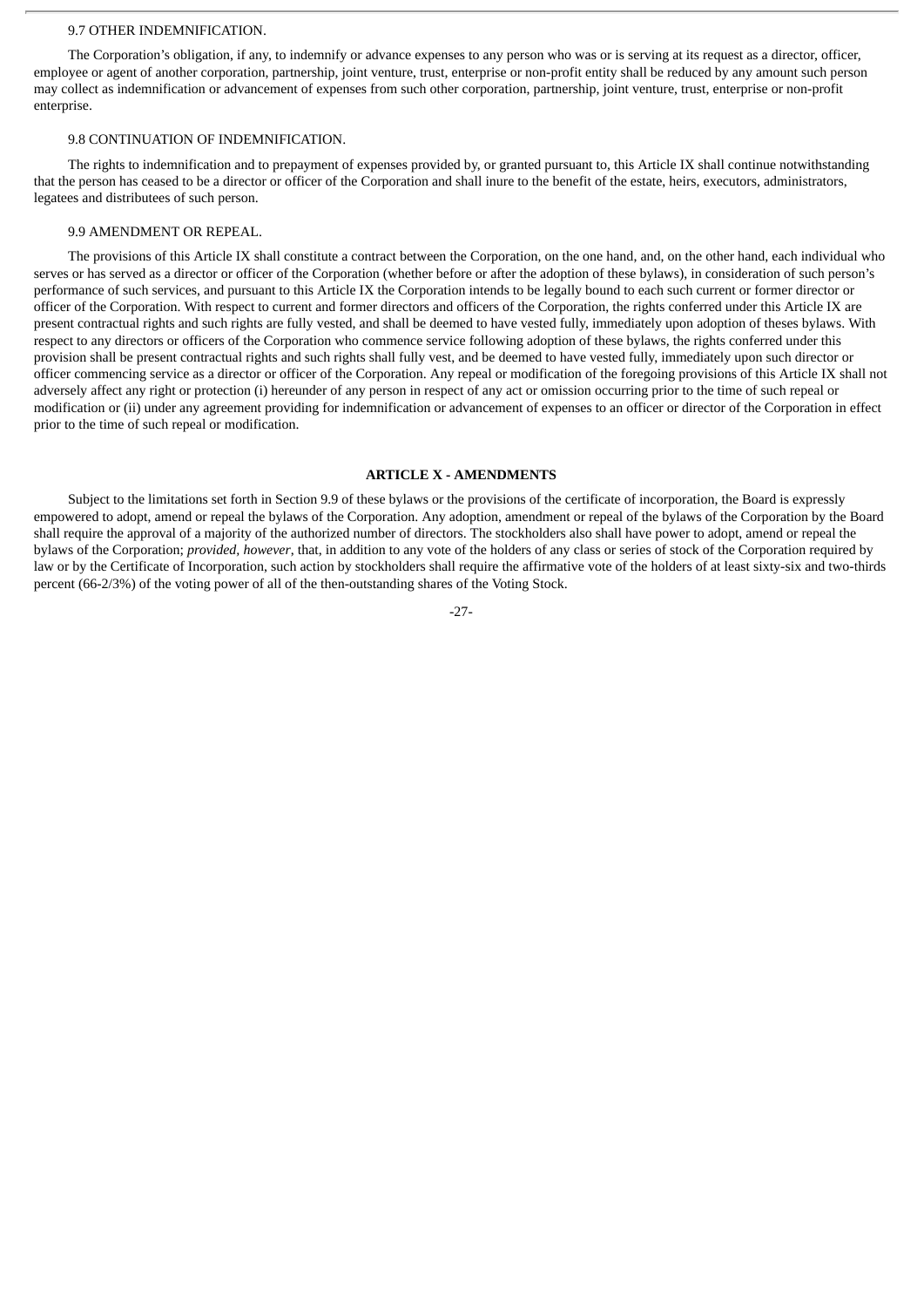#### **ARTICLE XI - FORUM SELECTION**

Unless the Corporation consents in writing to the selection of an alternative forum, (a) the Court of Chancery (the "Chancery Court") of the State of Delaware (or, in the event that the Chancery Court does not have jurisdiction, the federal district court for the District of Delaware or other state courts of the State of Delaware) shall, to the fullest extent permitted by law, be the sole and exclusive forum for (i) any derivative action, suit or proceeding brought on behalf of the Corporation, (ii) any action, suit or proceeding asserting a claim of breach of a fiduciary duty owed by any director, officer, or stockholder of the Corporation to the Corporation or to the Corporation's stockholders, (iii) any action, suit or proceeding arising pursuant to any provision of the DGCL or the Certificate of Incorporation or these bylaws (as either may be amended from time to time) or (iv) any action, suit or proceeding asserting a claim against the Corporation governed by the internal affairs doctrine; and (b) subject to the preceding provisions of this Article XI, the federal district courts of the United States of America shall be the exclusive forum for the resolution of any complaint asserting a cause or causes of action arising under the Securities Act of 1933, as amended, including all causes of action asserted against any defendant to such complaint. If any action the subject matter of which is within the scope of clause (a) of the immediately preceding sentence is filed in a court other than the courts in the State of Delaware (a "Foreign Action") in the name of any stockholder, such stockholder shall be deemed to have consented to (x) the personal jurisdiction of the state and federal courts in the State of Delaware in connection with any action brought in any such court to enforce the provisions of clause (a) of the immediately preceding sentence and  $(y)$  having service of process made upon such stockholder in any such action by service upon such stockholder's counsel in the Foreign Action as agent for such stockholder.

For the avoidance of doubt, this provision is intended to benefit and may be enforced by the Corporation, its officers and directors, the underwriters to any offering giving rise to such complaint, and any other professional or entity whose profession gives authority to a statement made by that person or entity and who has prepared or certified any part of the documents underlying the offering.

Any person or entity purchasing or otherwise acquiring any interest in any security of the Corporation shall be deemed to have notice of and consented to this Article XI. Notwithstanding the foregoing, the provisions of this Article XI shall not apply to suits brought to enforce any liability or duty created by the Exchange Act, or any other claim for which the federal courts of the United States have exclusive jurisdiction.

If any provision or provisions of this Article XI shall be held to be invalid, illegal or unenforceable as applied to any circumstance for any reason whatsoever, (a) the validity, legality and enforceability of such provisions in any other circumstance and of the remaining provisions of this Article XI (including, without limitation, each portion of any paragraph of this Article XI containing any such provision held to be invalid, illegal or unenforceable that is not itself held to be invalid, illegal or unenforceable) shall not in any way be affected or impaired thereby and (b) the application of such provision to other persons or entities and circumstances shall not in any way be affected or impaired thereby.

-28-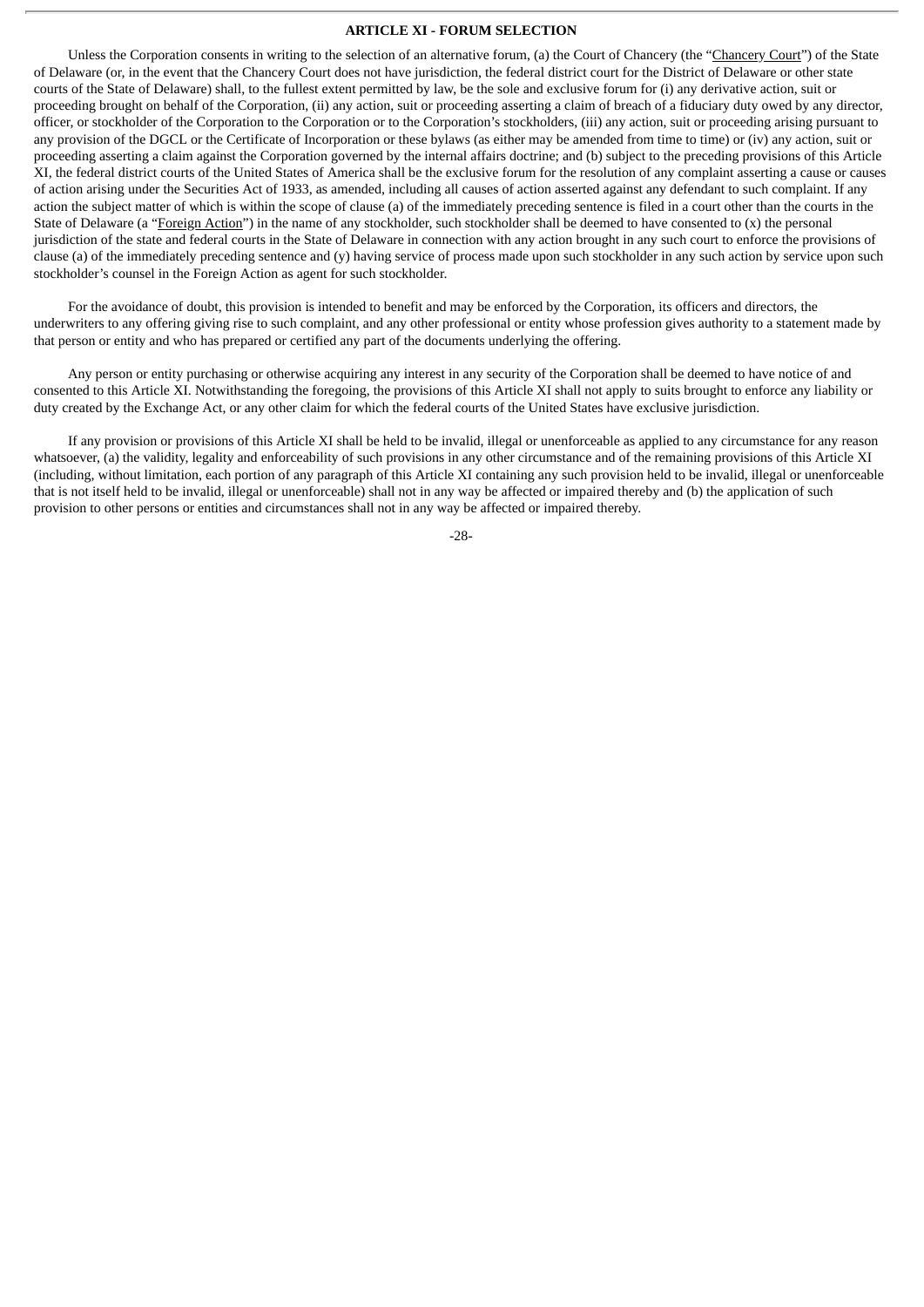#### **ARTICLE XII - DEFINITIONS**

As used in these bylaws, unless the context otherwise requires, the following terms shall have the following meanings:

An "electronic transmission" means any form of communication, not directly involving the physical transmission of paper, including the use of, or participation in, one or more electronic networks or databases (including one or more distributed electronic networks or databases), that creates a record that may be retained, retrieved and reviewed by a recipient thereof, and that may be directly reproduced in paper form by such a recipient through an automated process.

An "electronic mail" means an electronic transmission directed to a unique electronic mail address (which electronic mail shall be deemed to include any files attached thereto and any information hyperlinked to a website if such electronic mail includes the contact information of an officer or agent of the Corporation who is available to assist with accessing such files and information).

An "electronic mail address" means a destination, commonly expressed as a string of characters, consisting of a unique user name or mailbox (commonly referred to as the "local part" of the address) and a reference to an internet domain (commonly referred to as the "domain part" of the address), whether or not displayed, to which electronic mail can be sent or delivered.

The term "person" means any individual, general partnership, limited partnership, limited liability company, corporation, trust, business trust, joint stock company, joint venture, unincorporated association, cooperative or association or any other legal entity or organization of whatever nature, and shall include any successor (by merger or otherwise) of such entity.

> \* \* \* \* \* -29-